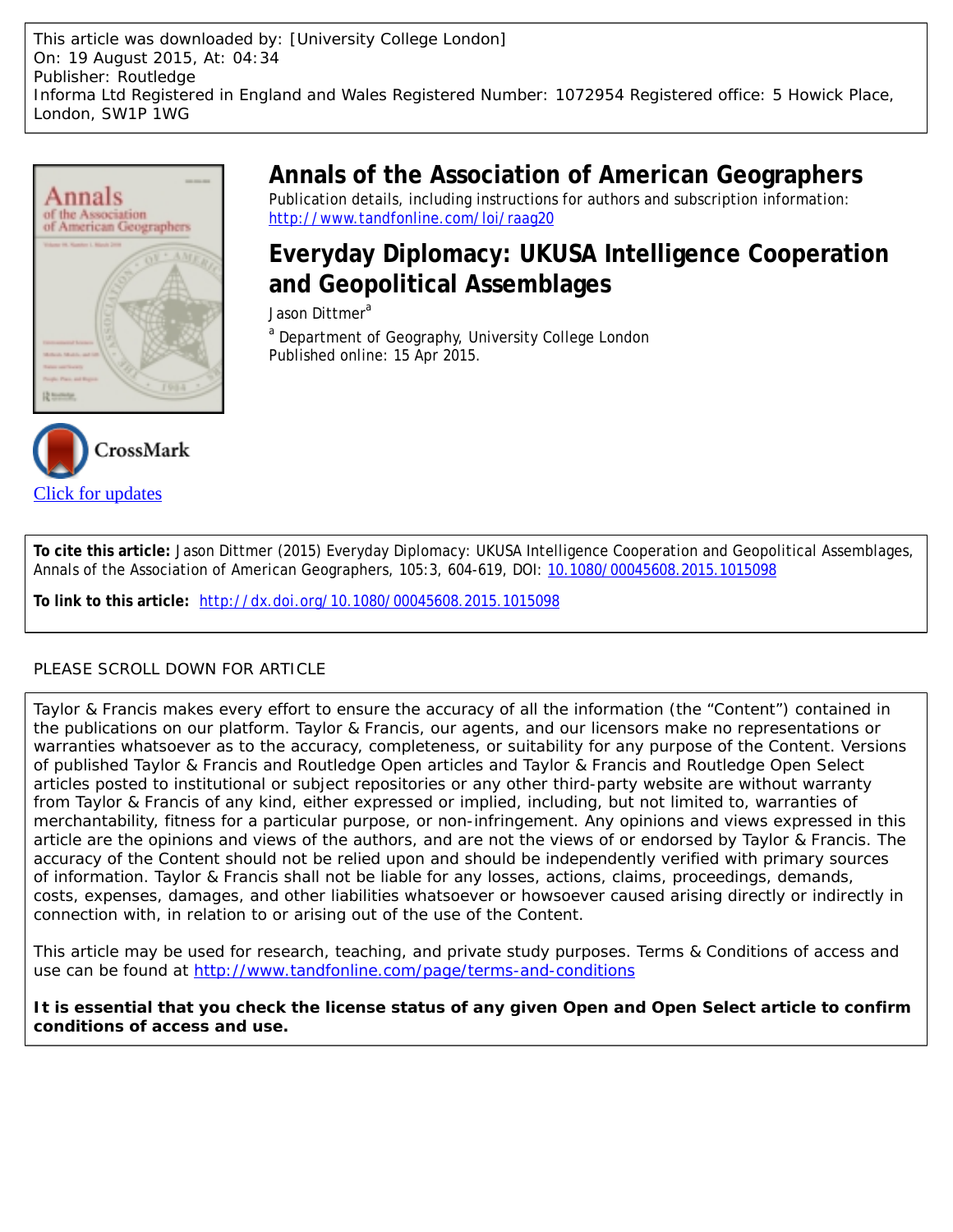# Everyday Diplomacy: UKUSA Intelligence Cooperation and Geopolitical Assemblages

Jason Dittmer

Department of Geography, University College London

This article offers an alternative to civilizational thinking in geopolitics and international relations predicated on assemblage theory. Building on literature in political geography and elsewhere about everyday practices that produce state effects, this article theorizes the existence of transnational geopolitical assemblages that incorporate foreign policy apparatuses of multiple states. Everyday material and discursive circulations make up these assemblages, serving as conduits of affect that produce an emergent agency. To demonstrate this claim, I outline a genealogy of the UKUSA alliance, an assemblage of intelligence communities in the United States, United Kingdom, Canada, Australia, and New Zealand. I then trace the circulation of materialities and affects—at the scales of individual subjects, technological systems of mediation, and transnational processes of foreign policy formation. In doing so, I offer a bottom-up process of assemblage that produces the emergent phenomena that proponents of civilizational thinking mistakenly attribute to macroscaled factors, such as culture. Key Words: affect, Anglosphere, international relations, materiality, signals intelligence.

本文基于凑组理论,提出地缘政治与国际关係中,有关文明化思考的另类取径。本文以政治地理学及其 他领域中,有关生产国家效应的每日生活实践之文献为基础,对合併多国外交政策部署(apparatuses)的 跨国地缘政治凑组(assemblages)之存在,进行理论化工作。每日生活的物质与论述之循环,构成了这 些凑组,提供作为生产浮现中的行动者的情感导管。为了论证此一主张,我将概述英美联盟的系谱学 一个由美国、英国、加拿大、澳大利亚与新西兰的知识社群所构成的凑组。我接着将追溯物质与情感,在 个人主体、中介技术系统,以及形成外交政策的跨国过程的尺度中之循环。我将以此提出由下而上的凑 组,该凑组生产了浮现中的现象,并被文明化思考的拥护者,错误地归因于诸如文化等钜型尺度之因 素。 关键词: 情感,英语圈,国际关係,物质性,通信情报。

Este artículo presenta una alternativa al pensamiento civilizador en geopolítica y relaciones internacionales que se predica en la teoría del ensamble. Construyendo sobre la literatura de geografía política y de otros campos acerca de las practicas cotidianas que producen efectos estatales, este artıculo teoriza la existencia de ensambles geopolíticos transnacionales que incorporan los aparatos sobre política exterior de múltiples estados. El material cotidiano y las circulaciones discursivas son los constituyentes de estos ensambles, sirviendo de conductos del afecto que producen una agencia emergente. Para demostrar esta afirmación, esquematizo una genealogía de la alianza UKUSA, un ensamble de comunidades de inteligencia en los Estados Unidos, el Reino Unido, Canada, Australia y Nueva Zelanda. Trazo luego la circulacion de materialidades y afectos—a las escalas de sujetos individuales, sistemas tecnológicos de mediación y procesos trasnacionales para la formación de políticas extranjeras. Al hacerlo, presento un proceso de ensamblaje de base a cima generador de los fenómenos emergentes que los proponentes del pensamiento civilizador atribuyen equivocadamente a factores a escala macro, tales como la cultura. Palabras clave: afecto, angloesfera, relaciones internacionales, materialidad, inteligencia de señales.

The Snowden leaks have captured the attention<br>of national publics and state elites all around<br>the world. The exposés—from the National<br>Security Agency (NSA) tanning of Angela Merkel's of national publics and state elites all around the world. The exposés—from the National Security Agency (NSA) tapping of Angela Merkel's phone, to the Government Communications Headquarters' (GCHQ) collection of sexually explicit webcam chats, to the mobile phone metadata handed over to the U.S. government—have made mundane news about what was, until recently, the mysterious world of signals intelligence (SIGINT). Public debate, however, has focused on digital privacy rather than the implications for our assumptions of how international relations unfold. This article seizes this opportunity, viewing the UKUSA intelligence partnership between

Copyright © J. Dittmer

This is an Open Access article distributed under the terms of the Creative Commons Attribution License (http://creativecommons.org/ licenses/by/3.0), which permits unrestricted use, distribution, and reproduction in any medium, provided the original work is properly cited. The moral rights of the named author have been asserted.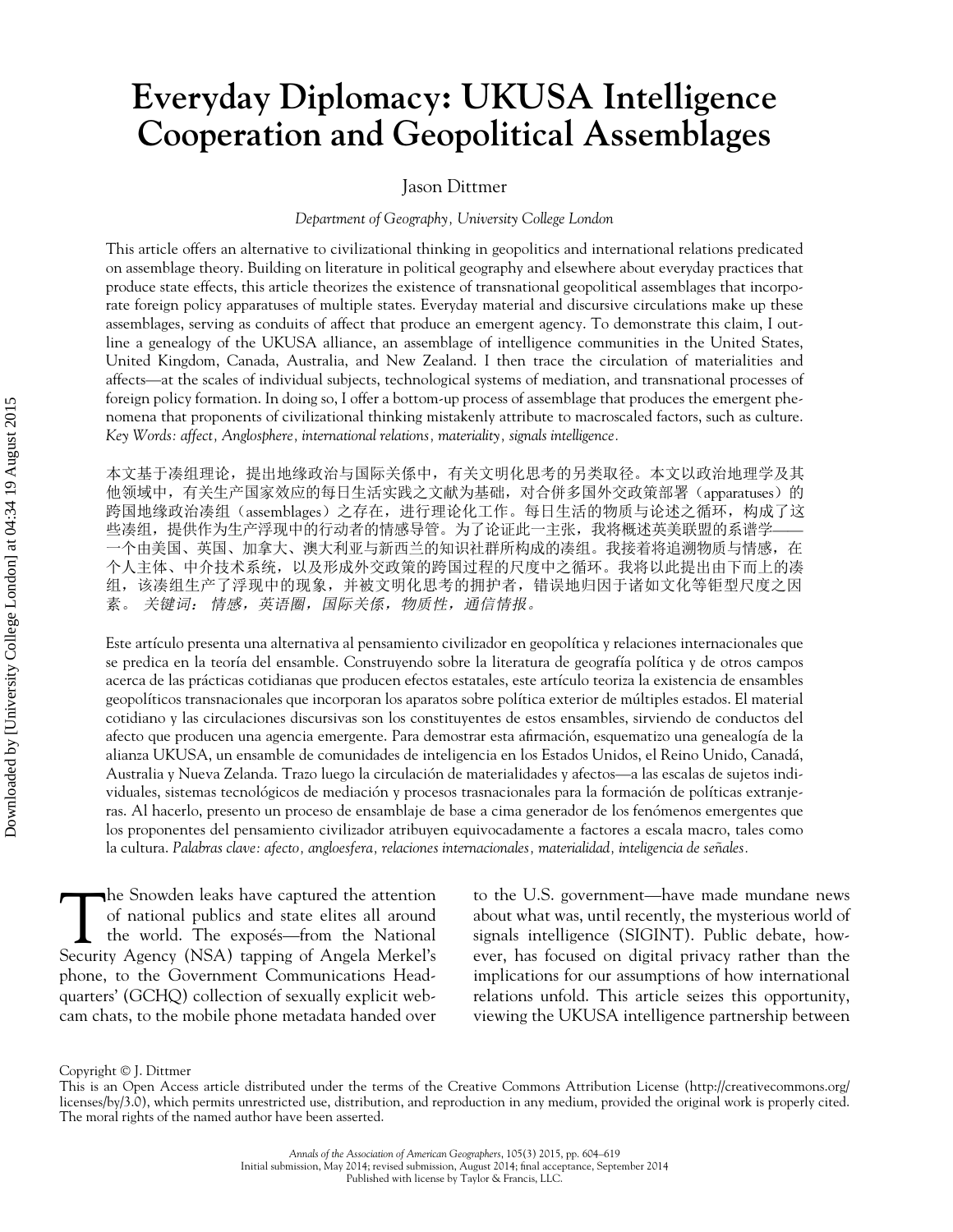the United States and United Kingdom (Canada, Australia, and New Zealand also participate) as an assemblage of circulating materialities and affects that enable a collective agency to emerge alongside, but incorporating, the state.

This collective agency is a ghostly presence in theories of international relations, which emphasize rationality in foreign policy formation while insufficiently understanding the embodied and material contexts in which policy is made and enacted (Vucetic 2011). Crucially, these material relations not only enable policy to be carried out but also serve as affective conduits shaping subsequent foreign policy formation. In short, the collective agency emergent from intelligence cooperation ensures not only that participating governments can do more in the international realm (a pooling of resources) but also that they are affected by events rippling through the wider transnational assemblage. The foreign policy apparatuses of the UKUSA states do not make rational decisions on the basis of their national interest; rather, the cognitive sensemaking of their interests is shaped through participation in UKUSA. This transnational assemblage of bodies, satellites, computers, cables, drones, microwave transmitters, undercover agents, and so on is a kind of everyday diplomacy that, in conjunction with other discursive and material connections between foreign policy apparatuses, enables emergent agencies to reshape global politics. These emergent agencies have been largely imperceptible because of the embedded statism (Taylor 1996) of our own geopolitical sensibilities.

In the literature review, I begin by highlighting several attempts by international relations scholars to engage in civilizational thinking. These have been attempts to pin down the ghost in state-centric theories of international relations; namely, that a range of collective agencies above the state are constantly emerging and can be felt, like a poltergeist, providing a nudge that is empirically felt. In contrast, I highlight recent literature in political geography, political science, and political theory emphasizing the role of everyday practices in producing state effects. I advance this literature by emphasizing the everyday diplomacies and circulations that mangle (Pickering 1995) together state foreign policy apparatuses into these collective agencies, often mistaken for civilizations. A consideration of how these assemblages form and how they act back on participating governments is juxtaposed with the literature on intelligence cooperation,

identifying an institutionalist bias in the latter that this article seeks to correct.

Following a brief discussion of methodology, the article turns to an historical account of the UKUSA assemblage, first tracing its genealogy and then documenting the ways in which circulating materialities and affects—at the scales of individual subjects, technological systems of mediation, and finally transnational processes of foreign policy formation—produce a collective agency that can be discerned. The article concludes with two points. First, the literature on intelligence cooperation can productively take up assemblage thought to problematize the institutions, policies, and decisions that serve as the basis for most studies in that field. Second, although critical geopolitics has effectively deconstructed civilizational discourses, it generally has not attempted to construct an alternative account. Therefore, research is needed to trace the impact of everyday diplomacies, to be attentive to the role of materiality and affect in producing our geopolitical world.

# Literature Review

#### Civilizational Thinking and Macroinfluences on International Affairs

Civilizational thinking has a long pedigree, both in international relations and in wider academic thought. Jackson (1999), reviewing the resurgence of civilizational thinking in international relations (e.g., Gress 1998), noted the heterogeneity of these approaches: "Some authors prefer to talk about the impact of civilizational loyalties on the foreign policies of states, while others concentrate on how the values and practices of a given civilization impact economic growth and personal liberty" (142). Some authors asserted an ontological realism to civilizations, whereas others see them as the outcome of social processes (and, therefore, the result of stable, if fluid, relations).

If theorizing the West as a civilization gained renewed salience during the Cold War (Neumann 1996), its awkward fusion with Huntington's (1996) global civilizational schema received an invigorating jolt from the events of 11 September 2001. Although the West remains a relevant geopolitical discourse, Huntington's theory has fallen out of favor with Western elites, as it was alienating to potential allies. Taking its place is another civilizational construct: the Anglosphere.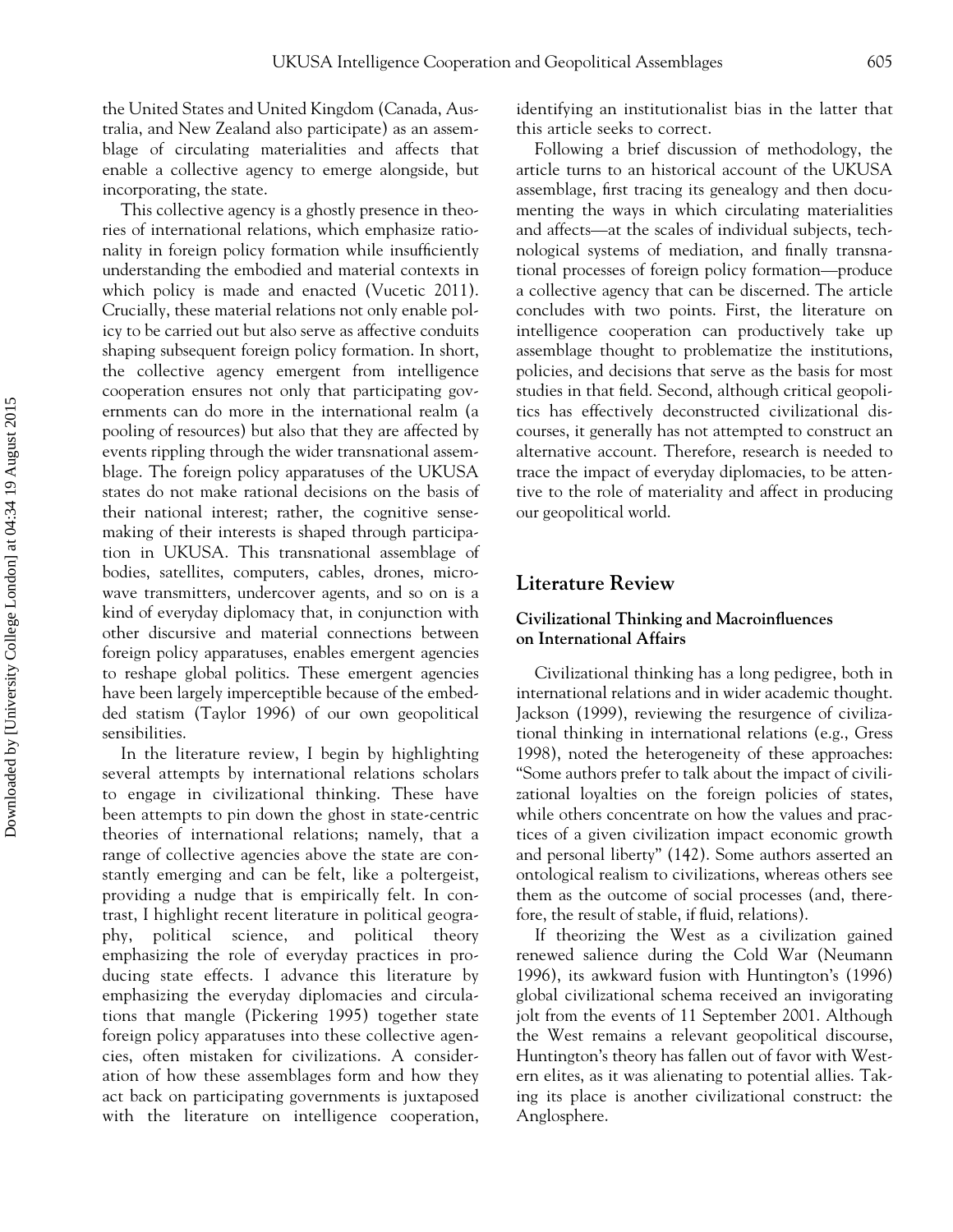Pointing both to past race-based nomenclature such as the white dominions and the Anglo-Saxon world as well as to post–World War II attempts to maintain cooperation between the United States and the British Empire (see Hugill [1993] on the unity of the Anglo-American empires), the term nevertheless has cropped up in more recent times. Recent proponents such as Anglo-American historian Robert Conquest (1999) and U.S. businessman and consultant James C. Bennett (2004) attribute this revival to the network ontology of the Internet, which has intensified the connections among English-speaking countries and also among Englishspeaking communities in otherwise non-Anglophone states. Nevertheless, it is the Anglo-American "special relationship" that serves as the key historical and contemporary axis. According to Megoran (2010):

[Bennett] imbues his putative Anglosphere with a messianic political mission. If the nineteenth century was a "British Century" that abolished slavery, and the twentieth an "American Century" that ended totalitarianism, then the twenty-first may be the "Anglosphere century" that can abolish ''singularity", or the habit that states have of acting alone. (188)

It is in this mode—thinking singularity—that the Anglosphere has been taken up by international relations scholars. Vucetic (2010, 28) conducted statistical analysis of U.S.-led interventions (1950–2001) and found that "when push comes to shove, the Englishspeaking peoples tend to flock together." Culture is here the unseen apparition explaining the motion on the geopolitical Ouija board.

Civilization and culture are thus a theoretical strategy to buttress an ontology of singularity against one of fragmentation and relationality. In the next section, I argue that attempts to understand these macroscaled phenomena instead need to focus on the small, the micro, and the baroque to understand their emergence.

#### Assemblage and Transnational Bodies Politic

Over the past decade, political geography has generally abandoned its fixation on the state in favor of a focus on everyday practices, in part a response to criticisms coming from feminist and popular geopolitics (Dowler and Sharp 2001; Hyndman 2004; Dittmer and Dodds 2008). This move to defy this historical (and often imperialist) preoccupation with the state

has produced many insights into how the local, the national, and the global are entwined in ways unpredictable if one looks only at macroscaled phenomena (e.g., Pain and Smith 2008; Kuus 2010; Harker 2011).

The crucial role of microscaled practices in the production of "larger" entities has been used to rethink our theorizations of the state (Mitchell 1991; Painter 2006). This opens up the state–nonstate binary in multiple dimensions, such as the divide between official elements of the state assemblage (e.g., government ministers, passports, or judges) and the private elements that are nevertheless crucial to the performance of state-ness (e.g., voters, taxpayers, and civics textbooks) or the divide between legitimate states and other polities exhibiting state-like qualities (McConnell 2009; Jeffrey 2013).

Historically the nation-state has often been problematically considered as a body politic, but Protevi (2009) reappropriated the term to refer to assemblages of embodied subjects and the material objects that empower them. Human bodies are affected by participation in these assemblages; this background hum of flux and flow shapes the way we develop over a lifetime. Bodies politic can range from short-lived assemblages such as a phone conversation to more institutionalized assemblages such as a state. Bodies politic are, by virtue of their openness to the world, constantly buffeted by affects that generally work to habituate political behavior but also potentially shock those systems into new patterns of action (DeLanda 2006).

Protevi (2009) schematized this concept by differentiating between first- and second-order bodies politic. First-order bodies politic are individual human subjects. Through this category, Protevi theorized our embodied cognitive sense-making, from how we perceive social categories like race and gender to how various material flows (food, media, etc.) impact our embodied political responses. Second-order bodies politic entail an assemblage of people engaged in collective affective cognition. Bodies politic cannot be understood chronologically (individuals first, who then compose groups—as in social contract theory). Rather, first- and second-order bodies politic are engaged in synchronic emergence; they are all becoming together.

Bodies politic enable us to consider politics as occurring across a range of sites and over multiple temporalities (Dittmer 2014; Squire 2015). Whereas traditional diplomatic relations and their institutionalization in international organizations are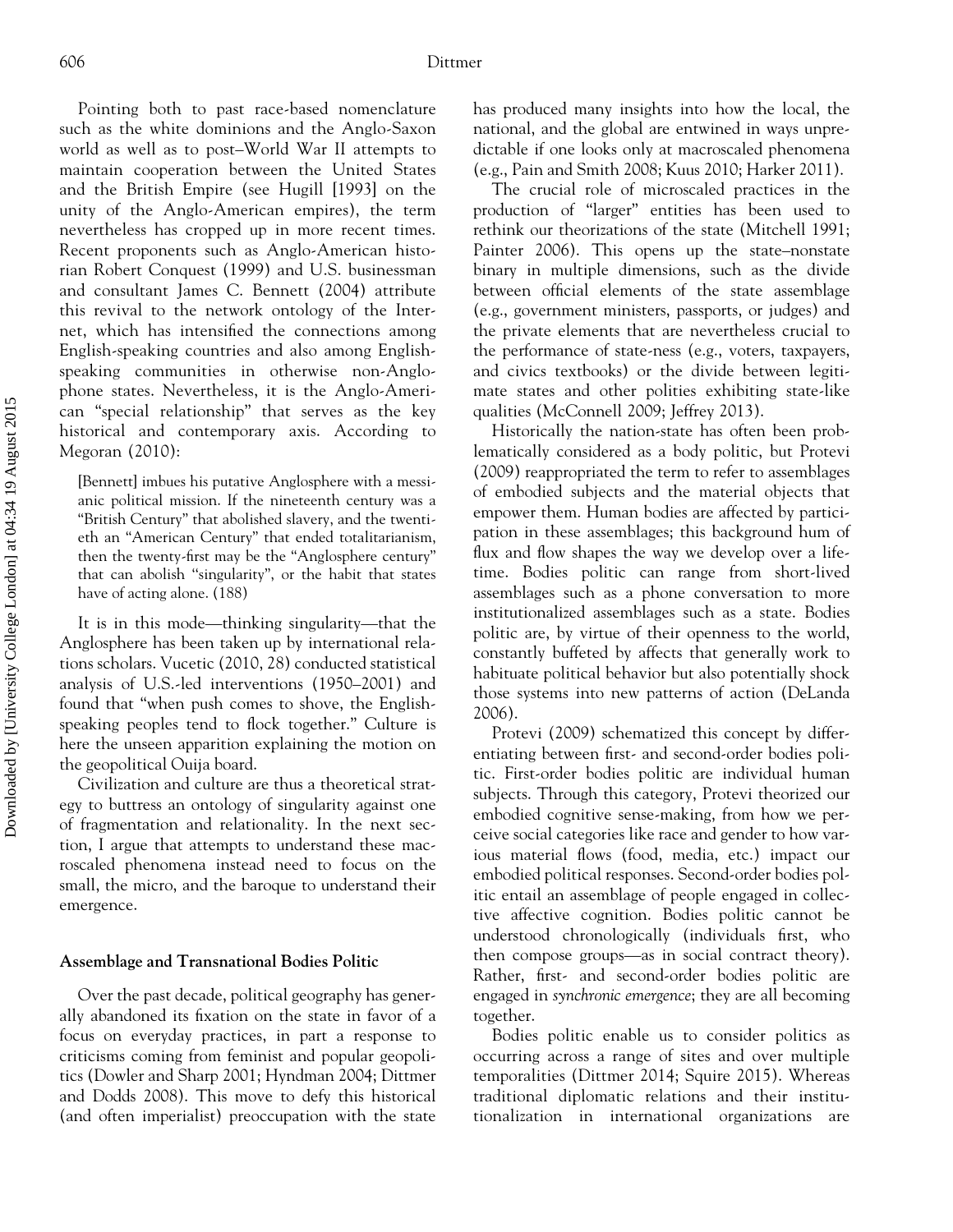an obvious and well-studied form of assemblage (Armstrong 1998), I wish to highlight a different type of relation between state apparatuses: one focused on everyday diplomacies that tie states together in a more intensive way.

Barry (2001, 11) foregrounded the "centrality of photography, television, and satellite surveillance technologies in the conduct of international relations." These technologies are conduits for affective circulation. For example, the White House Situation Room is a famous example of a networked site defined by its technological ability to tap into affects from faraway places. These affects shape the political cognition of not only the president but also his staff, albeit refracted through their differentiated bodies (Colls 2012). Consequently, the political cognition of a second-order body politic (the United States) is also affected. This is because affects are embodied but also more than that; they are not reducible to the subsequent ways that they make humans "feel." Affects circulate within entirely nonhuman systems, which can produce self-organizing systems on their own. Affect is the force inherent to a specific relation, which transforms properties into capabilities. Therefore, it is not just people who are affected and affecting but also things, institutions, and more diffuse assemblages as well. This interface between the human and nonhuman elements of an assemblage requires close attention to the technical.

Barry (2001) argued that the connectivity of international relations relies on a harmonization of the technical practices of governmentality. In traditional diplomacy, this harmonization is known as protocol, but the concept can be carried into everyday diplomacies as well. This might be theorized, following Protevi, as the inculcation of embodied bureaucratic (and other) habits that can be applied anywhere within the larger diplomatic assemblage (Kuus 2013). Equally, they might be material forms that enable disparate state apparatuses to connect—the equivalent of a power adapter for tourists who want to charge their phone.

Thus far, bodies politic have been discussed in rather teleological fashion, as if these everyday diplomacies were inevitable results of self-organization. Although all systems have the potential for change immanent within them, it need not occur. Humans in particular, although composed as political subjects through processes of assemblage, are unique in that they have a degree of reflexivity and can rework their bodies politic through techniques of the self (Connolly

2002). This raises a traditional concern of international relations—that of political and economic interests and their role in structuring outcomes. Following McFarlane (2011), I argue that the national interest is always multiple and contradictory, produced through a series of materialized transnational assemblages (embassies, nongovernmental organizations, think tanks, media networks, lobbying groups, etc.) that interact with one another and hold stable—for a time—a confused consensus (see Woodward 2014). Indeed, the national interest is nowhere near as stable as the physical geography some see as its origin (Kaplan 2012). As McFarlane (2011) puts it, assemblage thought

seeks to describe the labour through which relations are held together and how novelty emerges through interactions, and aims to identify the potential for those relations to be otherwise. Political economies and structures emerge as relational products assembled through multiple routes, actors, histories, contingencies, resources, socio-materialities and power relations. (378–79)

The creation of bodies politic, and their subsequent affects and effects, are not determined by structuring forces such as political economy or geography (either physical or cultural). They are highly contingent, with general patterns emerging that are subject to nonlinear change.

#### Intelligence Cooperation

The literature in geography has rarely touched on intelligence matters. Several papers have examined the historical role of the discipline in intelligence work, or vice versa (Heffernan 1996, 2000; Clout and Gosme 2003; Crampton, Roberts, and Poorthuis 2014). The work of Barnes (2006) is particularly salient given his deployment of actor-network theory. Still, all are concerned with stand-alone intelligence, rather than intelligence cooperation.

The literature on cooperation from the field of intelligence studies can be characterized as falling into three broad categories. The first category, and perhaps the most crucial, is fundamentally descriptive in nature. These studies are crucial because of the secretive subject matter; in this more than most fields, the object of study is explicitly in a black box beyond reach. Therefore, basic facts must be pieced together through examination of archives and leaked documents, often in collaborative fashion, prior to any kind of deeper analysis. Works in this vein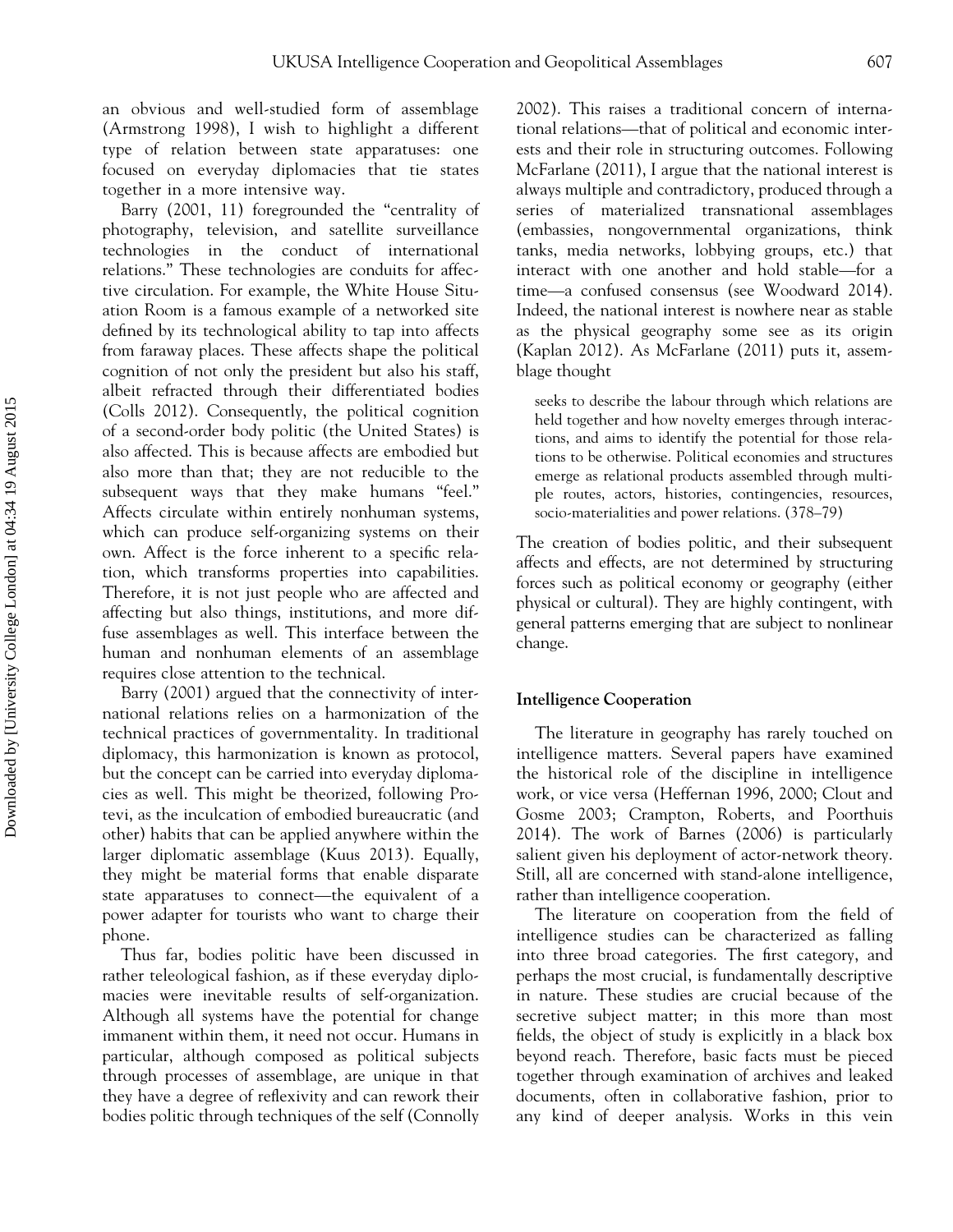examine intelligence cooperation as part of the broader UK–U.S. "special relationship" (Dumbrell 2009; Wallace and Phillips 2009) or trace the institutional histories of the Canadian (Rudner 2001) or Australian (Andrew 1989) SIGINT agencies, which are inextricably linked to UKUSA cooperation. Perhaps most impressive in describing these agencies is Richelson and Ball (1990), which details each of the UKUSA agencies in intricate—but totally atheoretical—detail.

The second category is work that frames intelligence cooperation through rational choice theory (often implicitly). The term defining this literature is quid pro quo, a term used by practitioners to describe the framing of intelligence cooperation through a bartering of information (Sims 2006). At the more descriptive end of this literature is Westerfield (1996), who argued that the United States exchanges SIGINT for locally nuanced, difficult to obtain human intelligence. Lefebvre (2003) and Rudner (2004) each analyzed tensions in intelligence cooperation resulting from geopolitical dynamics. Clough (2004) provided a complex analysis offering several models of collaboration, varying in several dimensions. These works all conceptualize intelligence liaison as a rational exchange of information in which everyone is better for the exchange but with future exchange contingent on it remaining in the national interest.

A few works move past rational choice theory to consider how intelligence cooperation fits with the various theories dominant in international relations or liberal political philosophy (Aldrich 2004; Svendsen 2008; Munton 2009). This is the smallest category, although it must be said that the fuzzy border between rational choice theory and international relations realism makes classification of these works ambiguous.

This literature was critiqued by Gaddis (1989) as disconnected from wider scholarship. Aldrich (2002, 138) argues that "even ten years later, few could argue with [Gaddis's] observation that some of the work in the area of intelligence studies is the equivalent of 'military buffism'—a kind of secret service trainspotting." This distresses me less than the institutionalist assumptions at the heart of the literature; it is assumed that intelligence agencies are rational actors and are able to make decisions about collaboration that are then subject to analysis.

The theoretical orientation of this article is quite different than this literature, in that it focuses not on institutions but on their internal and external relations. Barry (2001, 46) noted that "[d]uring the cold war, the absence of connections between Nato and the Warsaw Pact created the conditions within which an enormous level of anxiety could develop around the imagined technological superiority of one or the other." By highlighting the power of (dis)connection to generate and circulate embodied affects, Barry highlighted the role of Protevi's affective sense-making in the Cold War context, demonstrating the synchronic emergence of first- and second-order bodies politic. As Ahmed (2004, 128) put it, "It is the very failure of affect to be located in a subject or object that allows it to generate the surfaces of collective bodies."

The Cold War divide between NATO and the Warsaw Pact was not absolute; indeed, the Cold War itself must be understood as a body politic of a sort. One role performed by the intelligence services during the Cold War was to provide a relation between the two sides: "Both sides were offered some reassurance against the possibility that its enemies were planning a surprise attack. ... Collectively, these operations calmed everyone's fears, and their most substantial benefits might be measured through greater stability and the perpetuation of an uneasy peace" (Aldrich 2010, 175). So although NATO and the Warsaw Pact can each be understood as a higher order body politic, linked together through the materialization of many relations (including intelligence cooperation), they were equally hitched together through other relations (including spying on one another).

## Methodology

This research is primarily based on archival research in the National Archives of the United Kingdom and the National Security Archive at George Washington University, as well as documents made available by the National Security Agency. The 2010 declassification of documents on both sides of the Atlantic acknowledged the UKUSA alliance, although secondary literature (some speculative, some well-informed) has been available since the late 1980s. Review of these primary and secondary sources has been combined with interviews with retired senior intelligence officials from the United Kingdom and United States. These present-day interviews, combined with an examination of documents leaked in the Snowden affair, provide insight into the evolution of the UKUSA alliance beyond the horizon of declassification.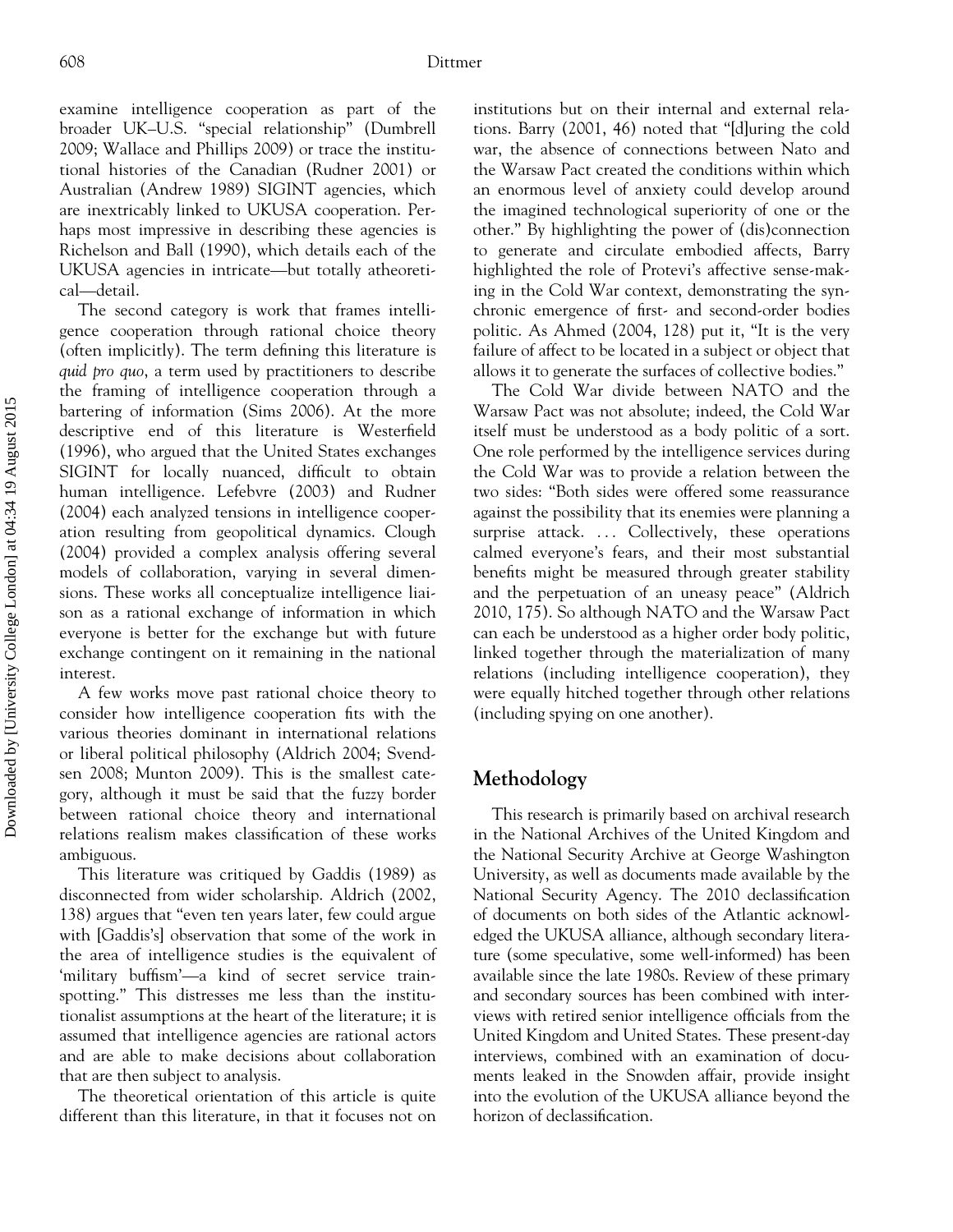## The Evolution of UKUSA

#### Antecedents and Institutionalization

The identification of a singular starting point for an assemblage is impossible; rather, the emergence of its collective agency is the result of a range of processes, taking place at different temporalities. For UKUSA, one such process can be dated to 5 September 1940, when the British government suggested that collaboration pick up where it had left off following World War I (Aldrich 2010), proposing an exchange of full information on German, Italian, and Japanese code and cryptographic information (Early papers n.d.). They further proposed a continuous exchange of radio intercepts. At this point the United States agreed to the former but rejected the latter; it is notable that this collaboration predates the U.S. entry to the war. An agreement to exchange diplomatic traffic would wait until well after Pearl Harbor (15 January 1943).

UKUSA can also be seen to emerge from the bottom-up process of collaboration in the field. It is here, if anywhere, that the common language contributes to the emergence of UKUSA—not as a macroscaled cultural force but as an affective predisposition to communication. British and U.S. forces in the field often shared intelligence when beneficial. Initial resistance by the U.S. Navy to the governmental negotiations came not because they did not want to collaborate but because they preferred the less formal status quo:

While in effect we actually collaborate on all technical matters, we are not bound by any agreement to do so. For example, although we have agreed to supply all recoveries we have not promised to supply our methods in making recoveries. (An agreement 1943, 2)

Similarly, the Office of Strategic Services (forerunner to the CIA) had regular liaison with British intelligence in Southeast Asia for the entire duration of the war (George 1946). Of course, neither top-down nor bottom-up collaboration would have occurred without the war, and the end of the war could just as easily have led to the dissolution of the assemblage as it did in World War I.

Two factors set in train the UKUSA agreement. First, growing concern over Soviet behavior in the war's endgame sparked suspicion in both London and Washington. Even before the war was over, Anglo-American TICOM (target intelligence) squads of intelligence analysts were dispatched to "liberate" German encryption equipment and cryptographers to contribute to the new SIGINT target: the Soviet Union (Aldrich 2010). A similar effort was undertaken in the Pacific, although in this case Britain and the United States each recovered material from their newly (re)occupied territories and then shared the results (Minutes of the sixteenth meeting 1945).

Atomic weapons heralded a new geopolitics that could not be extrapolated from past models. SIGINT offered a chance to anticipate future emergencies and preempt them (Adey and Anderson 2012), as stipulated in this 1 September 1945 memo to the Secretaries of State, War, and the Navy:

In view of the disturbed condition of the world and the necessity for keeping informed of the technological developments and possible hostile intentions of foreign nations, it is recommended that the United States take advantage of unique British sources of information by continuing the full exchange of technical data and intelligence. (Marshall and King 1945, 2)

This postwar collaborative work on Soviet codes, originally known by the code word RATTAN and then as BOURBON, was an affect-informed response to a new element of the assemblage: the circulating multiplicitous forms of the atomic bomb (images of mushroom clouds, accounts of the aftermath in Hiroshima and Nagasaki, strategic planning reports, etc.).

A second factor was the technological geographies of radio and encryption used in the late 1940s (Pinkerton and Dodds 2009). The geography of the postwar British Empire and the new global presence of the United States made for a natural partnering (Denfeld 1947); where the United States had few listening stations, the British had many, and vice versa. This geographic fact only gains salience in conjunction with the techniques of decryption used at the time, for as important as the topography of empire is the topology of communications technology: "British intercept stations are more favorably located than ours to copy certain RATTAN traffic. In addition, RATTAN traffic passed on British-owned cables would be available" (Wenger 1945a, 1). Decryption is a "volume" business, requiring as many intercepts as possible. The intersection of a nuclear future with both the prewar telegram cable network (centered on London; see Keefe 2006) and the routine processes of decryption, incentivized UKUSA collaboration.

There was resistance to UKUSA as it was formalized, often based in uncertainty of the future. One uncertainty was in future capabilities: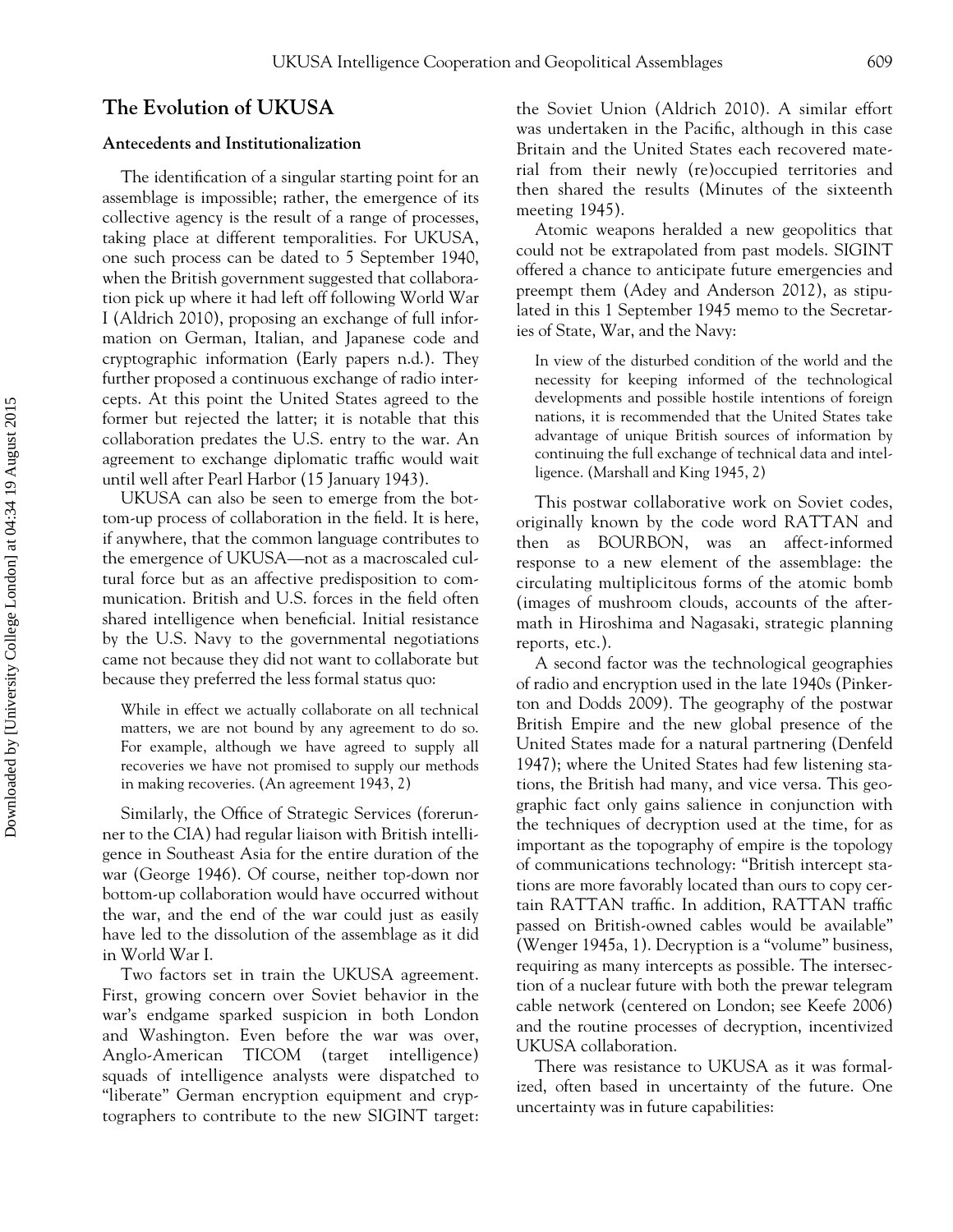In the latter part of the war we have had to share considerably more than our share of the load. ... Unless a proper bargain is struck with the British, it is probable that this state of affairs will persist and we shall find ourselves at the short end of things. (Wenger 1945a, 2)

Whereas this line of flight envisioned a more pragmatic, barter-based system in the future, another imagined an entirely different postwar order:

[W]e will find ourselves disadvantageously placed if we have to support GREAT BRITAIN always vis-à-vis RUSSIA. I feel the technical advantages gained by this collaboration are entirely insufficient to warrant any possible hamstringing of our proper position in the international structure. (Cooke 1945, 1)

This future, almost impossible to envision today, nevertheless recognizes how intelligence cooperation would mangle U.S. and British foreign policy.

Other futures were envisioned and eventually actualized. One was influential in the UKUSA agreement: budget cuts. One naval officer wrote, "I feel that not long after the peace, [the British] will outstrip us in communications intelligence—not in what we might do, but rather in what we shall be allowed to do" (Thebaud 1945, 1). And so, motivated by imminent cuts on both sides of the Atlantic, representatives of GC&CS (the earlier name of GCHQ) met with representatives of the U.S. intelligence community, beginning in October 1945, to negotiate. The framework agreement was dated 5 March 1946, and a subsequent set of UK–U.S. technical conferences produced, and updated, the appendices to the agreement in which the specific procedures of intelligence collaboration were set out. I now turn to the scale of mundane procedures and everyday life to show how affects circulated within the everyday diplomacy of UKUSA, producing an emergent agency.

#### Bodies Politic, Liaisons, and Affect

UKUSA can be thought of as a mangling together of two (or five, if the dominions are included) secondorder bodies politic (the U.S. and UK intelligence communities). Each has within it several other second-order bodies politic (originally, GC&CS, Op-20- G [U.S. Naval intelligence], the Army Security Agency, etc.). All of these second-order bodies politic are composed of first-order bodies politic (individual people) and the technologies that enable them to operate. At the scale of these individuals, the mangling together of these assemblages meant the harmonization of security procedures, terminology, and other everyday materialities of the state: the physical forms of intercepted raw traffic, the translation of intercepts, the brand of equipment (IBM), the style of analytic reports, the method of encryption, and so on. These common materialities enabled wider circulation of affects across the Atlantic.

The first appendix to the initial UKUSA agreement spells out the code words to be used for various forms of intelligence, along with their security procedures. Decrypted intelligence was designated by the term CREAM, and traffic intelligence (i.e., anything that can be learned from a still-encrypted message) was termed IVORY. This stratification of intelligence carried with it a stratification of its material and spatial forms; CREAM was top secret and IVORY was merely secret (raw intelligence was classified as confidential). CREAM could therefore only be transported unencrypted if "sealed and via officer courier or other trusted routes, ... or by protected in-house local communications systems, or by external landlines only as specifically approved" (Appendix A 1946, 7). IVORY could be transported via the same routes or by registered mail. Neither CREAM nor IVORY could be "conveyed by aircraft or land transport over territory controlled by other than the United States or British governments" (Appendix A 1946, 40–41).

A further stratification was directed at intelligence officers. Both parties were required to have as few people as possible indoctrinated (sworn) into the cooperation. Those not indoctrinated could not even know the terms CREAM and IVORY existed. This requirement led to stratification of spaces: "due precautions shall be taken (by providing segregated, secure areas or otherwise) to ensure that the activities and knowledge of such persons are confined to the COMINT [a synonym for SIGINT] material and activities to which they have access" (Appendix B 1953, 7).

Beyond the microgeographies of the office, a further stratification reworked not only space but time: "Every effort shall be made to ensure that no person who has a knowledge of current value about COMINT, such that his capture or interrogation could be a substantial risk to the security of COMINT, shall be assigned to or engage in activities of a hazardous nature" (Appendix B 1953, 8). In practice, this meant that staff was categorized into four groups. Group A did not know there were groups. Their mobility was unrestricted. Group B knew about IVORY (the terms had changed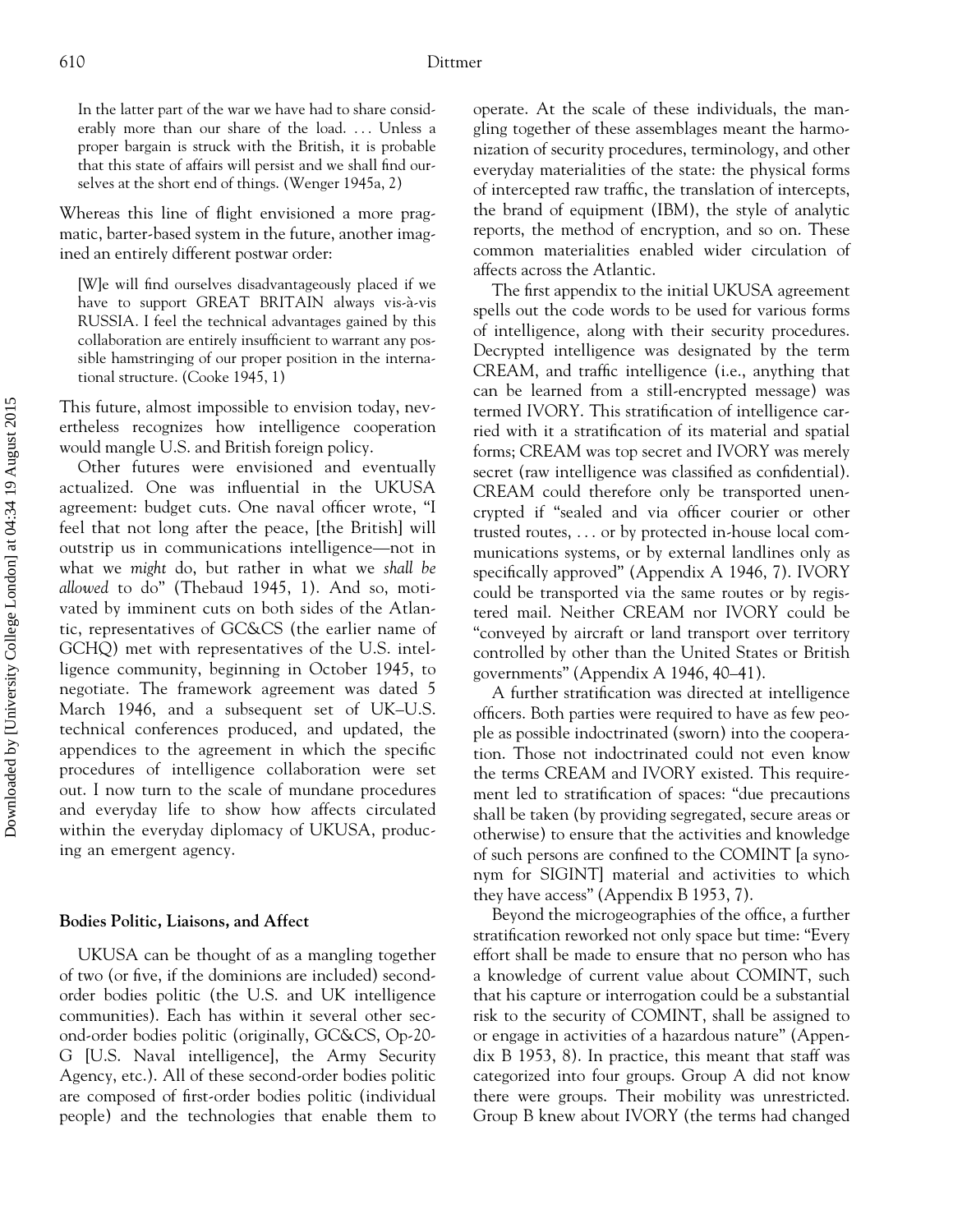by then, but the categories remained), and Category C was indoctrinated to CREAM. The former could be assigned to hazardous duties after six months' separation from intelligence material, whereas the latter required a year's absence. Category D had "precise knowledge of COMINT processing techniques, competence, or potential" and could never be assigned to hazardous duties (Appendix B 1953, 9). Given the link between hazardous duties and particular spaces, these procedures created a set of striated spaces of differential access, with the intelligence sticking to the bodies of the indoctrinated for various lengths of time (or permanently).

Even as UKUSA was productive of new hierarchical spatialities and temporalities, it attempted to produce a smooth space of flows between intelligence centers. For instance, within UKUSA "foreign communications" were defined as those of "a faction, group or nation that is not a party to this agreement" (Enclosure A 1945, 6). In defining it so, a domestic space was constructed that included both the United States and the British Empire. Indeed, Lander (2004) noted that one reason for UKUSA's success is that consumers of intelligence do not know from which country it originated. Crucial to such domesticated space is the role of trust as an affective relation between bodies. A significant amount of trust was built up between British and Americans at all levels of the war effort. Often this circulation of trust became "stuck" in particular, crucial bodies. For instance, while considering the British offer of collaboration, one U.S. Army officer said this of British Foreign Secretary Bevin (Communications intelligence 1946, 1): "he had debated vigorously and sometimes harshly before entering into [agreements], but having once committed himself he would carry out his contracts to the full." Trust could not depend on such individuals for long, and UKUSA procedures were used to maintain this transnational intimacy through the organization of space (Thrift and Leyshon 1994).

The wartime practice of secondment was institutionalized, such that "[e]ach party is authorized, with the consent of the other, to send personnel to work with the personnel of the other part on any task allocated to such other party or for which it may be responsible" (Appendix, 5 February 1946, 6). This is true also of today's UKUSA. One retired senior UK official explained, "There is a massive exchange of people coming back and forth all the time for talks. ... The key players will all know each other, from the mid-career on up." Another retired senior UK official noted that once or twice a year the NSA and GCHQ managerial boards hold a conference. There are also frequent specialist conferences: "cryptographers holding conferences about elliptic curves or other mysterious things which I never understood." The procedure was never that secrets were disallowed, in fact secrets were explicitly allowed; rather, it was that the other side should know via their proximity that secrets were being kept. This discouraged secrets because both sides knew trust was crucial. Further, having people in close proximity helped to form bonds of friendship that helped an affective reservoir of trust to form over time. A retired U.S. official described this:

Friendship requires having a reserve; "you know you can trust me because I haven't done this to you before this." With the Commonwealth it just makes it easy, it's comfortable and you know you can trust one another even though you recognize you work for another country.

The microgeographies of common labor thus contributed to the emergence of second-order bodies politic in which some individuals play a key role: liaisons.

Appendix G of the original agreement allows for the establishment of "senior liaisons" (Appendix G 1946, 1). Beyond this ambassadorial figure, other liaisons can be accredited to specific agencies or working groups as necessary. Liaisons "shall normally have unrestricted access to those parts of the other's operating agencies which are engaged directly in the production of Communication Intelligence" (Appendix G 1946, 1–2). Policing the transparency of the other party is not their primary job; the senior liaison is meant to be the conduit for requests for specific information.

Liaisons remain central to mediating diplomatic intercepts and human intelligence. The relations between opposite numbers deepen over a multidecade career; one retired UK senior intelligence official described it as a process of "growing up together," with a relationship often beginning in a far-flung outpost and continuing as both parties rise in their respective organizations: "In the SIGINT world you have lifelong friendships that extend into families, into holidays, because people don't know anybody else. You are in this business for life." Now I turn to the role of communications technologies in the UKUSA assemblage.

#### Technologies and Affordances

Understanding UKUSA requires knowing more than the role of institutions and individuals in its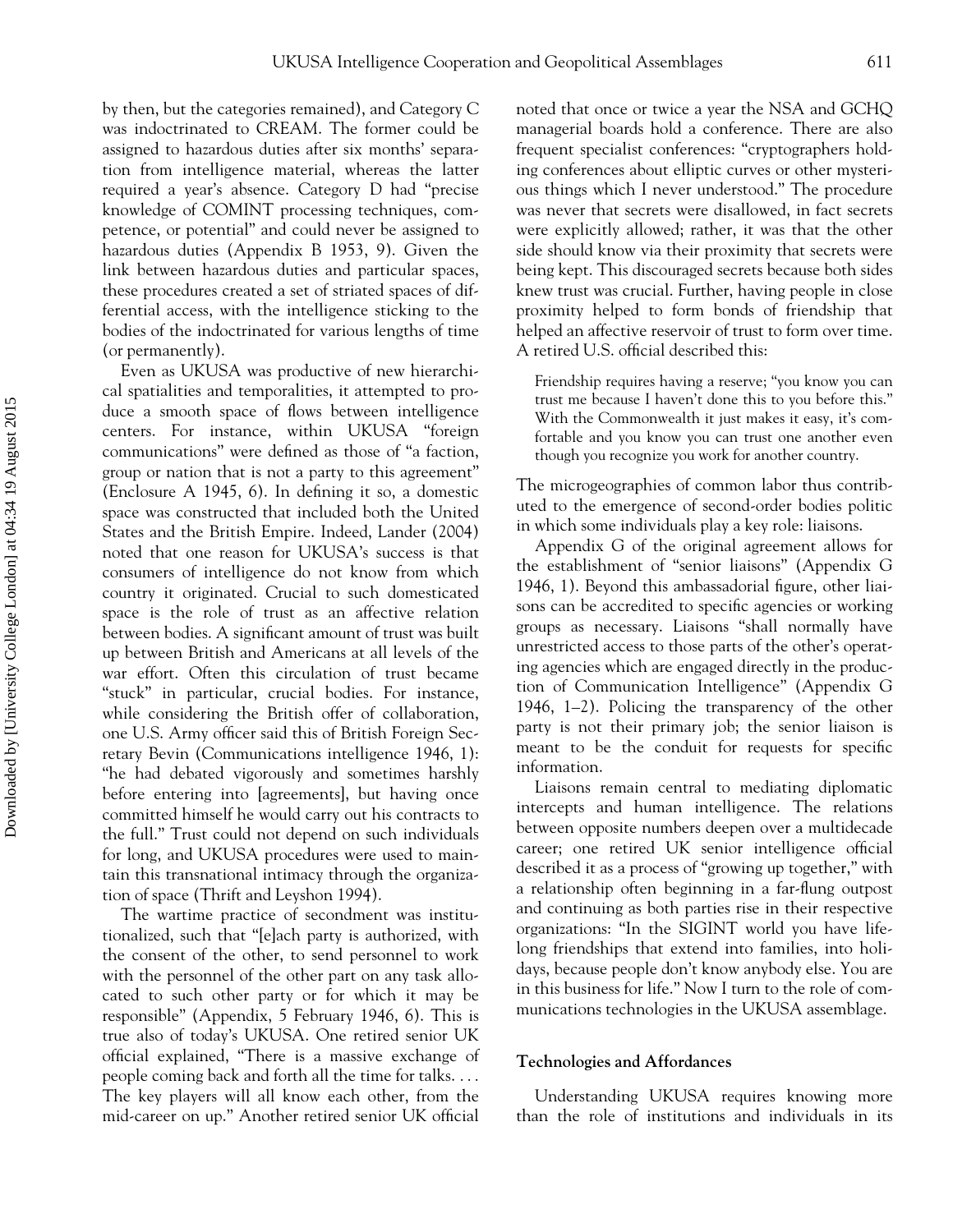emergence. Communications technologies not only compose the tendons connecting the participating intelligence services but also form the objects of UKUSA surveillance. Therefore, UKUSA has always incorporated communications technologies used by governments (and later, civilians) throughout the world.

As early as January 1944, GC&CS was discussing the creation of the BRUSA circuit, a radio connection among Washington, Pearl Harbor, Melbourne, Colombo, and London created by linking together existing U.S. and UK radio systems (U.S.–British R.I. 1944a). On its completion later that year, "cryptochannel 34" of the BRUSA circuit was kept free for the exchange of Japanese intercepts (U.S.–British R.I. 1944b). Of course, with any transmission there is the chance of interception, and so the Combined Cipher Machine (CCM) was deployed throughout the circuit. Encryption machines such as this converted messages into code and also reverted them to their original texts. As the name implies, the CCM was based on an adaptor enabling the British Typex machine and the U.S. ECM Mark II machine to be interoperable.

It was widely recognized in 1946 that the secure links between Washington and London were insufficient to enable a full integration of effort (Technical Conference 1946). Appendix H in 1946 explicitly stipulated that new circuits be added (and old World War II circuits be channelized to increase their capacity) to better connect the capitals. By 1953, Appendix H added that "lateral communications between stations of one party and Agencies or stations of the other" may also be provided (Appendix H, 1953, 1); we can therefore see the increasing density and rhizomatic nature of these relations as UKUSA evolved.

If the intensity of connection within UKUSA increased over time, so did the intensity of surveillance that linked UKUSA to its outside. The difference between the intra-UKUSA connections and those linking it to the object of UKUSA's surveillance was not in the quantitative number of the connections but in their qualitative nature. In short, communications within UKUSA contributed toward a smooth space of flows, whereas topological connections with the outside were hierarchical.

The arrival of satellite communications in the 1960s changed the geography of spying. For many years, UKUSA only required three satellite intercept bases—in Cornwall, West Virginia, and Washington. Now the density of world communications requires more satellites than that and more listening stations. In the mid-2000s the NSA had ten or eleven operating in satellite download footprints (Keefe 2006). Further, microwave radio communications (e.g., mobile phones) require yet another geography of listening stations; recent revelations point to UKUSA embassies in foreign capitals as highly sophisticated eavesdroppers reliant on their immediate proximity to the foreign policy apparatuses of their hosts (Campbell et al. 2013).

The cutting edge of surveillance today lies in fiber optic cables. This form is a challenge because unlike radio, microwave, or satellite signals, if light signals are intercepted, the signal is degraded and therefore tampering is revealed. Nevertheless, UKUSA has incorporated technology affording it the capability to tap fiber optics. Just as earlier forms of UKUSA relied on the topology of the telegraph network (e.g., the United Kingdom's role as a jumping-off point for undersea cables), a current program called STORM-BREW relies on U.S. centrality in the global telecommunications network, with seven chokepoints where cables intersect the U.S. borders. In contrast to such "upstream" collection, UKUSA agencies also collect data "downstream": PRISM entails receiving data from Internet corporations through overt or covert means. The NSA has been known to physically intercept the delivery of servers to private companies, open them up, implant a "back door," and then reseal them and continue delivery (Greenwald 2014).

Another point of similarity with past UKUSA efforts is that defeating encryption remains, as in World War II, crucial. "PROJECT BULLRUN [is] a joint effort between the NSA and [... GCHQ] to defeat the most common forms of encryption used to safeguard online transactions," while "EGOTISTICAL GIRAFFE ... targets the Tor browser that is meant to enable anonymity in online browsing" (Greenwald 2014, 94). Other possibilities exist for SIGINT collection that precedes the moment of encryption. For instance, the NSA conducts "Computer Network Exploitation" or putting malware called "Quantum Insertion" onto specific computers when the NSA wants to observe "every keystroke entered and every screen viewed" (Greenwald 2014, 117). Therefore, private servers of companies such as Yahoo! and Google and private computers of the more than 50,000 recipients of Quantum Insertion have all been enrolled in UKUSA. If the importance of both topology and decryption to UKUSA has remained constant, one thing has not: the intensity of communication flows.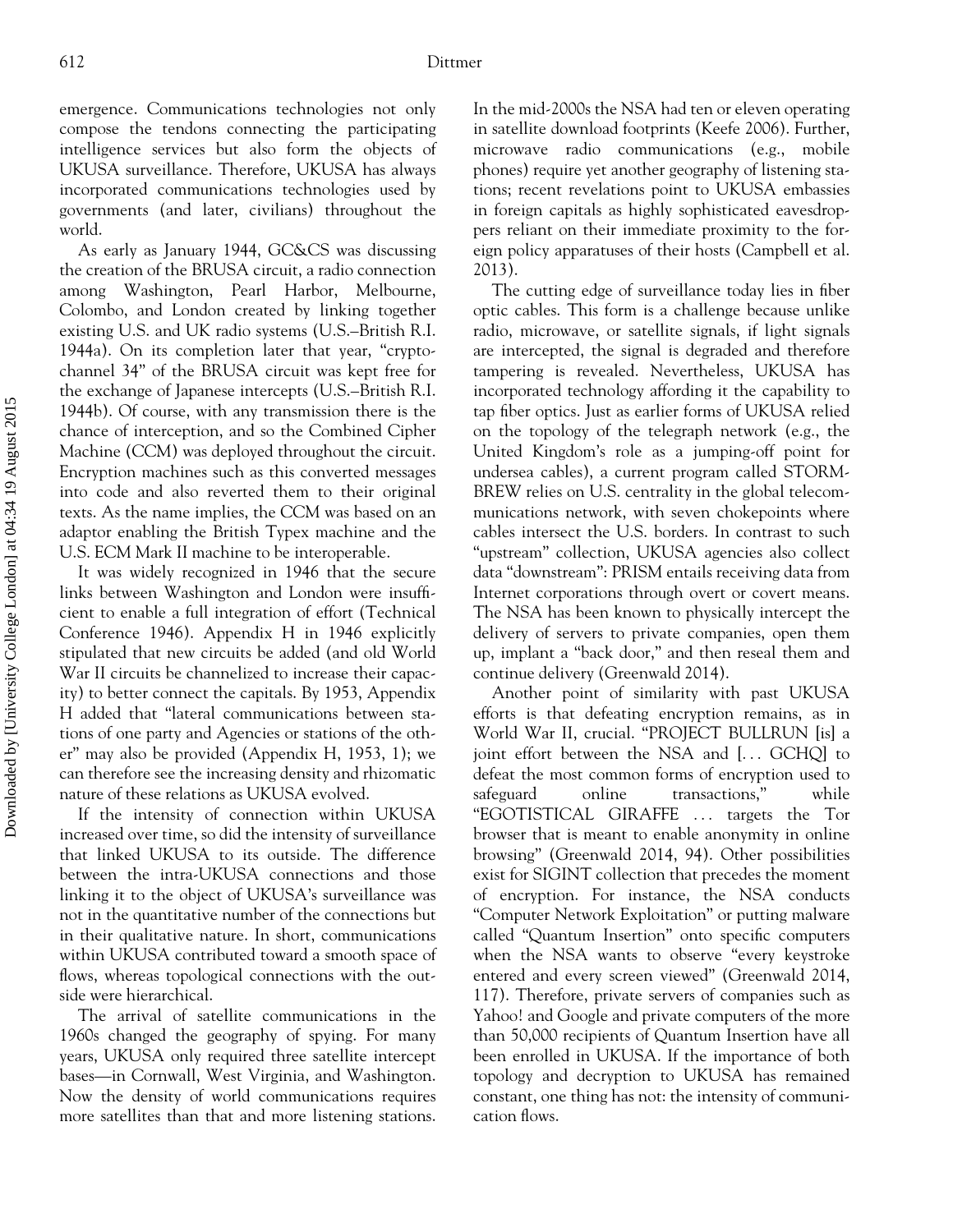Criticism after 11 September 2001 of the intelligence apparatus provided impetus for new technologies to organize this vast flow of intercepts for rapid operationalization. XKEYSCORE is software that examines e-mails and metadata stored on more than 700 servers in 150 cities and seemingly replaces an earlier keyword search program that achieved some notoriety: ECHELON (Hager 1996). BOUNDLESSINFORMANT is a program visualizing NSA metadata collection in real time. Such programs attempt to operationalize the sheer volume of data collected through these UKUSA programs. "As of mid-2012, the [NSA] was processing more than twenty billion communications events (both Internet and telephone) from around the world each day" (Greenwald 2014, 98). Beyond visualization, another problem is the actual materialization of all these data. In late 2013 the NSA completed a new \$1.5 billion data center near Bluffdale, Utah, in hopes of holding all the intelligence it sweeps up a bit longer before being compelled to delete it for a lack of space (Hill 2013).

The increasing role of the private sector in constituting UKUSA is one of its most important evolutions in the last fifteen years. In addition to the aforementioned collaborative relationships and coercive cooptations, a whole range of contractors have become suppliers of technology and even intelligence itself (Crampton, Roberts, and Poorthuis 2014).

[T]he growing importance of Open Source Intelligence (OSINT) has given rise to the flourishing of private sector and non-state actor intelligence enterprises. Initially focused on business intelligence, companies have moved into mainstream security to meet the capacity problems that emerged after 9/11. (Svendsen 2008, 139)

The rise of private interests in UKUSA points to the distributed nature of its agency, as corporate interests become enrolled in its direction.

Companies like Booz Allen Hamilton and AT&T employ hordes of former top government officials, while hordes of current top defense officials are past (and likely future) employees of those same corporations. Constantly growing the surveillance state is a way to ensure that the government funds keep flowing, that the revolving door stays greased. (Greenwald 2014, 168)

This account of UKUSA, drawing as it does on recent journalistic sources, tends to overemphasize those sources' view of the UKUSA agencies as a looming, all-powerful eye, dominating the private-sector

companies through which it occasionally operates and the individuals whose privacy it violates. The Bluffdale NSA data facility and the crucial niche occupied by the private sector in intelligence, however, hint at the ways in which the ability of NSA and GCHQ leaders to direct the assemblage is highly contingent. Rather, these agencies can equally be understood to have the tiger by the tail, constantly buffeted by the material affects circulating through the wider assemblage. These include the firehose of data that must be assimilated, analyzed, and operated; the range of private-sector interests that must be accommodated; and the need to maintain capability with regard to new communications technologies (like Tor) coming online. Even periodic gaps in coverage (e.g., the initial inability to view Skype calls) or analysis (a 2000 crash of NSA computers that left GCHQ solely in charge of analysis for three days) hint at the inherent fragility of the UKUSA assemblage.

Further, these attempts to sweep up, store, and circulate SIGINT have been hampered by the striated spaces of security that UKUSA enacts. The tight relationship between the NSA and GCHQ is not necessarily matched by the CIA and MI-6, complicating intelligence sharing between the SIGINT and human intelligence (HUMINT) sides of the special relationship. One CIA senior official described an odd moment during the Falklands War: "GCHQ seems to share everything they get from the NSA with the SIS [Special Intelligence Service, aka MI-6], and we [the CIA] would give the NSA something that is NOFORN [not for foreign distribution] and they would say we can't do that—our system is not set up that way." This is still true today; as one retired MI-6 official told me, "The NSA–GCHQ infrastructure is sui generis. Logically on the broader intelligence front there wouldn't be interlinked computer systems." The actualization of UKUSA over time has coded space in ways that foreclose some courses of action.

If there is (in theory if not always in practice) unrestricted exchange of SIGINT among the five UKUSA states, there is also a further web of intelligence relationships—bilateral or otherwise—that need accommodation. For instance, NATO also has a policy of intelligence sharing. Recent disclosures have also revealed privileged intelligence relationships with individual partners, such as Sweden (NSA intelligence relationship 2013). Therefore, UKUSA is the dense inner circle of a wider web of intelligence relationships: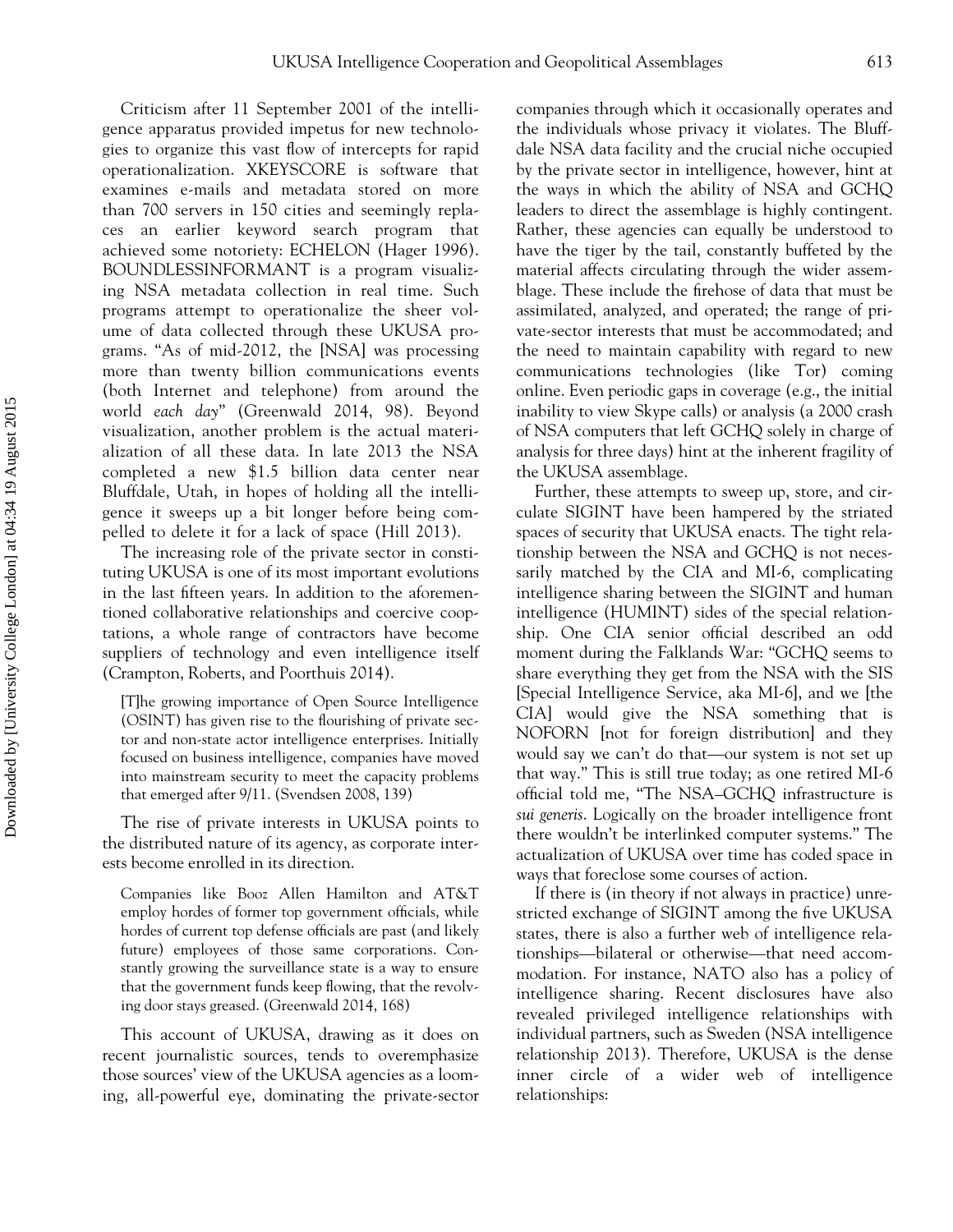[T]he UK and US intelligence communities contribute towards the greater globalization of intelligence. ... Notably, officials seek to accomplish this gradually, within UK–US terms or "rules of engagement." These conditional movements help establish UK and US-led "best practices" and frameworks. (Svendsen 2010, xx)

UKUSA works as an engine of intelligence harmonization, serving as the nucleus of a web of material flows binding together a wide range of intelligence services in a hierarchical fashion.

If the previous section focused on the role of affective relations between individual bodies in the production of the UKUSA assemblage, this section has shown the role of a range of technologies in mediating those affects and enabling the agency of UKUSA to emerge. These circulating materialities—nowadays almost entirely in digital form—carry with them an affective push that shapes the political cognition of those they encounter (albeit in highly differentiated ways). In the next section I turn to the affective impact of UKUSA on the second-order bodies politic that compose it.

#### Reworking State Assemblages and Affecting Foreign Policy

It is crucial to understand that UKUSA is not simply an agreement between governments. The agreement formalized processes of mangling already underway. The intelligence services of both countries, even before the war was over, were making integrated personnel decisions. For instance, when a shortage in Japanese translators was found in Op-20-G (U.S. naval intelligence) one month before V-J Day, it was decided that "[t]he British should be persuaded not to reduce their scale of effort until the Japanese emergency is over, as they provide a reserve of skilled and experienced personnel" (Snyder 1945, 3). Ad hoc collective decision making thus existed prior to the agreement. Still, the agreement rippled through the intelligence communities of all five participants. Entering into UKUSA reshaped the actualized form of each intelligence community. Power was not only exercised by these organizations but through them, a transformational process.

The U.S. intelligence community was fundamentally reshaped by cooperation prior to the 1946 agreement. During the war, the U.S. SIGINT assemblage was at best loosely territorialized, being fragmented between the Army (Arlington Hall) and the Navy (Op-20-G). As Aid (2009, 3) put it, "Though the two cryptanalytic organizations shared code-breaking responsibilities, cooperation was the exception rather than the rule." This was a direct contrast with the highly centralized British SIGINT effort.

This fragmentation proved troublesome to the war effort, diminishing effectiveness with friends as well as enemies. Arlington Hall was much more enmeshed with British intelligence than Op-20-G was. This allowed the British to play one against the other. For instance, when Op-20-G refused to give intelligence to the British but shared it with Arlington Hall, the British would just ask Arlington Hall for it. Toward the end of the war the U.S. Navy briefly suspended its intelligence sharing with the U.S. Army for exactly this reason (Wenger 1945b). To prepare for the UKUSA negotiations, it was decided to present a common front, and this required a common decision-making body. Thus was created the State-Army-Navy Communications Intelligence Board. This organization was the organizational equivalent of the London Signals Intelligence Board (LSIB), which claimed to speak for the British intelligence community throughout the Empire. By 1953, despite resistance from the armed forces, U.S. SIGINT was centralized in the NSA, which mirrored GCHQ. Having established the role of UKUSA in both reterritorializing the U.S. intelligence assemblage and producing new smooth (between U.S. and UK agencies) and striated (hierarchies of centralization) spaces, I now turn to the role of UKUSA in changing the intelligence communities of the British Empire.

UKUSA's effect on the British Empire can be understood as the inverse of the U.S. experience of centralization. First, it had the long-term effect of territorializing the dominions (Canada, Australia, and New Zealand) with regard to intelligence matters. Second, it harmonized the intelligence apparatus of each dominion with that of the United Kingdom.

With regard to the first point, recall that one of the assets the United Kingdom brought to the agreement was its substantial presence in areas where the United States had little. To make this claim, GCHQ relied on their ability to speak on behalf of the dominions; indeed, the draft agreement in late 1945 (Enclosure A 1945) made this claim despite the fact that no dominion intelligence agency recognized the supremacy of the LSIB. The confusing constitutional arrangements among the dominions made for a topological puzzle: Were they inside the agreement, on account of their being part of the Empire, or were they outside them on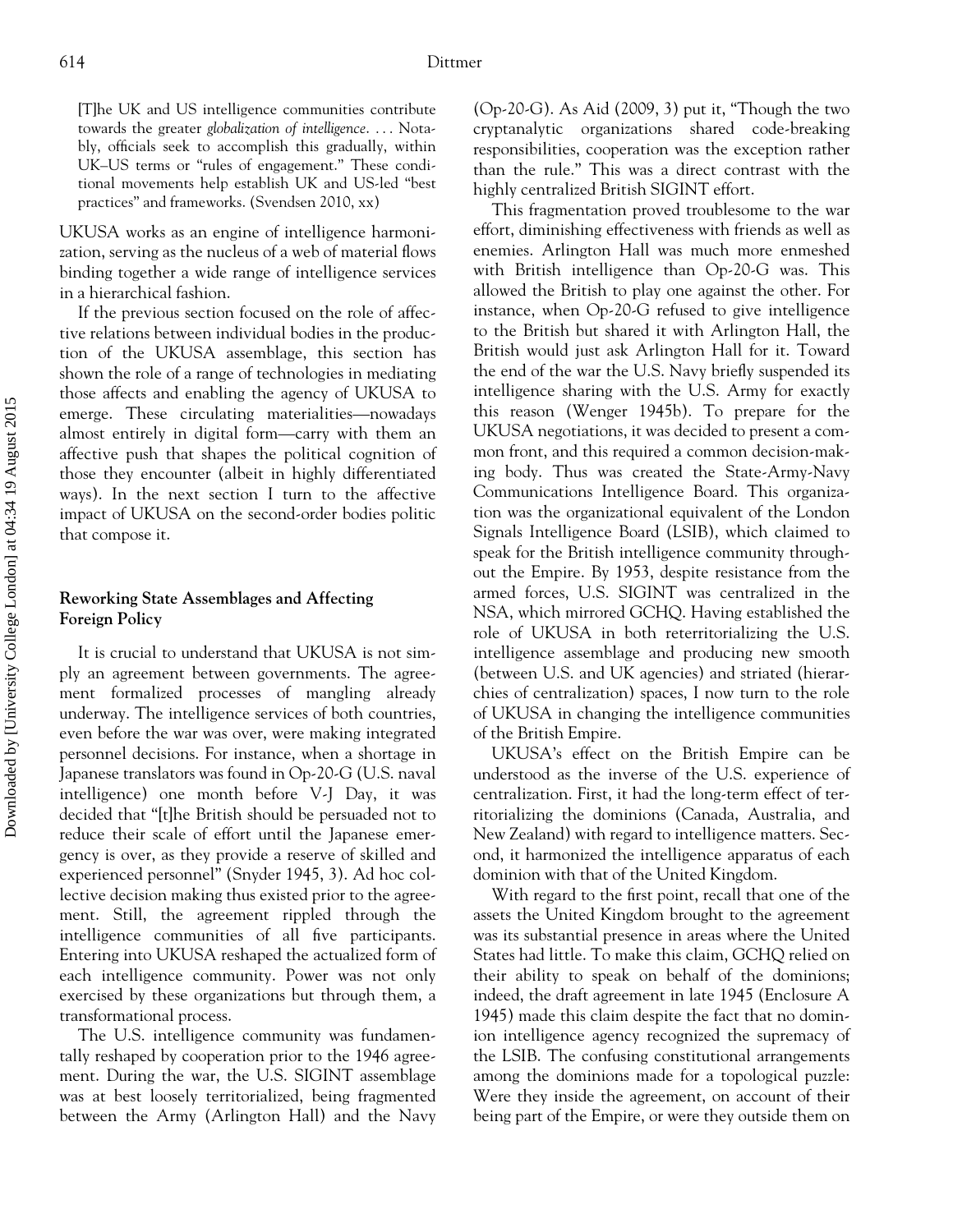account of their independence? The Americans were in favor of these countries falling under LSIB, as they wanted a single point of contact. Indeed, wartime intelligence collaboration with the dominions had been problematic (Draft British–U.S. 1945). For their part, the LSIB "felt it should have a preferred position as regards the dominions and desires to exercise the right of approval regarding United States contacts with dominion agencies." The U.S. Navy insisted that the explicit approval of the dominions be given. To satisfy them, the British took the representatives of Canada, Australia, and New Zealand aside during a Commonwealth conference, explained the parts of the UKUSA agreement that would apply to them, and gained their agreement (Minutes of inauguration meeting 1946). The topological muddle was maintained in the final agreement: "While the Dominions are not parties to this Agreement they will not be regarded as third parties." Despite this initial fudging of the status of the dominions, by 1953 all of these states would take up a fully independent role in UKUSA.

Nevertheless, there were fundamental asymmetries between the dominions and the main partners. This, and the topological relation between the United Kingdom and the dominions, was perhaps best materialized in the Australia–New Zealand Integrated Communication Intelligence Center in Melbourne, which despite its name was run by the British. Where the United States and United Kingdom both had global ambitions, the three dominions not only had skeletal SIGINT operations but were woeful in their security. One of the delays in Australia's full admission to UKUSA was the discovery of KGB and GRU spies within the intelligence establishment (Keefe 2006; Aid 2009). Only after Australia was convinced to set up a counterintelligence outfit parallel to MI-5 were they allowed to fully participate (Aldrich 2010).

Beyond security procedures, the dominions needed to restructure their previous, ad hoc intelligence apparatus into something resembling the institutional model emerging in UKUSA. As a Canadian document attests,

In general the tendency is toward greater control by the Foreign Office and the State Department. ... In planning the structure we might draw from the experience of both countries though our governmental system is somewhat different than both and so that we cannot transplant the whole from either. (Memorandum on post-war plans 1945, 1)

Indeed, Canada ended up consolidating its wartime intelligence efforts into a single organization—the Communications Branch of the National Research Council. Similarly, Australia set up a British-inspired Joint Intelligence Committee and "most importantly, a unitary Signals Intelligence Centre along the lines of GCHQ, which was given the cover name Defence Signals Branch" (Aldrich 2010, 93). The institution was British in form, as twenty of its officers were seconded from GCHQ, including its first director (Andrew 1989).

From the preceding it can be seen that UKUSA acted back on the participating countries' intelligence agencies. As Aldrich (2010, 278) noted, UKUSA is more than just a tool for the enactment of foreign policy. UKUSA became an end unto itself:

At remote locations such as the Chagos Islands in the Indian Ocean or Ascension Island in the Atlantic, the future of entire territories was shaped by the need for Anglo-American listening stations. Intelligence had once merely served the "special relationship," but now secretive intelligence and defence projects lay at its very centre.

If foreign policy came to revolve increasingly around maintaining joint intelligence capabilities, what of the affective power of intelligence cooperation to produce other common policies?

Dumbrell (2006, 461) argued that UKUSA cooperation contributes to the "inclining logic" of the special relationship, predisposing policymakers to similar attitudes and predispositions. More specifically, Lander (2004, 487) noted that "the UK Weekly Survey of Intelligence and the Presidential Intelligence Brief probably look very similar most weeks and that tends to reinforce the closeness of the world view of the two governments." This long-term bureaucratic intimacy means that producing distance when desired is a challenge; Dumbrell (2006, 461) noted that it was "practically impossible to disentangle U.S.–U.K. sharing of military intelligence regarding Argentina" during the Falklands War, although he also cited the Vietnam War as proof that policy outcomes do not follow from common intelligence (the United Kingdom never joined the United States in that war). Indeed, Aldrich (2004) noted that almost all Western intelligence services believed that Iraq had weapons of mass destruction in 2003, and yet there were wildly divergent responses.

The assemblage approach does not attribute emergent effects to the materialized intelligence itself,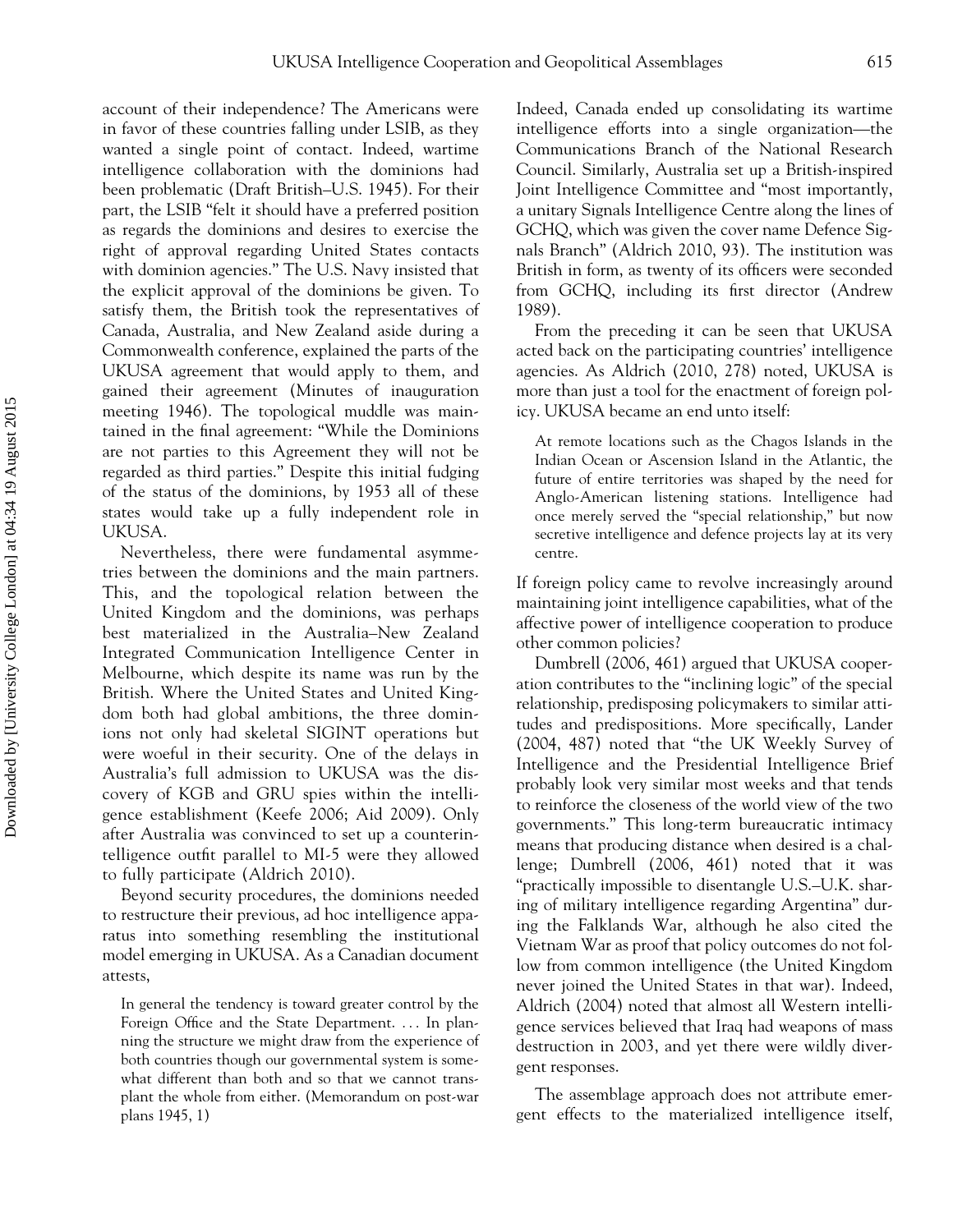however, but sees them as a product of the way the various parts of the assemblage come together. The integrated processes of intelligence produce embodied predispositions that color how common intelligence is interpreted or acted on. Additionally, UKUSA is enmeshed with other forms of everyday diplomacy, such as military and foreign policy cooperation. A senior UK intelligence official argued that UK participation in the 2003 invasion of Iraq resulted from the enmeshing of the two countries' executive branches:

Having committed himself [Blair] morally, ... the railway timetables of war meant that most of the British Army was in the process of being deployed to the Gulf before any [Parliamentary] decision was actually taken that the UK was going to participate, because they couldn't afford to wait. ... Having had our military planners integrated with U.S. military planners, we were an integral part of the U.S. military plan. ... So are we going to say, "Sorry, we are not coming?" This would have been unthinkable.

Intelligence cooperation is here only one part of the story and one insufficient on its own to account for the United Kingdom's intervention in Iraq. But the preemptive logic of intelligence, combined with the affective world of everyday diplomacy, feeds into an emergent causation that both explains the invasion of Iraq and also holds out the possibility of alternative lines of flight, as seen in the 2013 Parliamentary vote on action in Syria.

These geopolitical events could not be foreseen in their specificity; however, Major General Sir Stewart Menzies, chair of the 1946 Technical Conference, noted that UKUSA was crucial "both in ensuring cooperation in the SIGINT field and in its effect on cementing the relations between the two countries generally" (Minutes of inauguration meeting 1946, 1). Menzies's vision has been borne out over time; one senior UK official said that the UKUSA infrastructure is "right at the center of the U.S.–UK relationship. It is the connection between the two and the reason for the special relationship." As Kuus (2013) noted, the political often masquerades as the technical. I now turn to some concluding thoughts.

#### Conclusions

This article has traced the emergence of UKUSA with as much empirical specificity as can be mustered on such a secretive topic. Credit must go to the many scholars of intelligence cooperation who have documented many of the "black box" empirical details on which this article's argument relies. It is hoped that the findings of this article will stimulate a discussion in that field about the role of theory and the starting assumptions of intelligence-related scholarship. The disembodied, institutionalist, and rationalist assumptions of much of this literature threaten to perpetuate the disconnection of intelligence studies from wider scholarship. This article, it is hoped, goes some way to answer Gaddis's (1989, 212) "So what?" regarding the historical detail of intelligence studies by connecting intelligence cooperation to wider processes of everyday diplomacy that have produced transnational geopolitical assemblages.

This attention to historical detail is necessary because UKUSA could be seen as the poster child for the Anglosphere, and if the next-nearest circle of confidants is included (Germany, Sweden, etc.), then intelligence sharing seems to point to the West. What this historical account of UKUSA indicates is the highly contingent evolution of the partnership, which could easily have been other than what it is and indeed is constantly morphing into something different. Only by setting governmental intent alongside the agency of technologies, private companies, and even whistleblowers like Edward Snowden can the baroque workings of power be seen.

UKUSA is an emergent system originally improvised from common opposition to Nazi Germany and an array of in-the-field collaborations between U.S. and UK military personnel. The affective relations of trust produced in the war between specific individuals in each country's intelligence community, when juxtaposed with the uncertain future of atomic weapons in a new world order, enabled a new kind of body politic to emerge: UKUSA. This was not a given, and there are numerous lines of flight that are equally real, if not actualized. Nevertheless, UKUSA was institutionalized as a set of common procedures that harmonized states in the realm of intelligence. The flows of standard-format intelligence, the sharing of embodied routines, the harmonized jargon, the use of common computer technologies, the affective bonds with liaison officers—these are everyday forms of diplomacy that have thus far escaped our attention, despite their collective agency that can be seen acting through foreign policy apparatuses and shaping foreign policy decisions.

Because international relations theory has too often emphasized the rationality of state elites, such embodied affects have been rendered invisible, despite their evident effects. It is for this reason that I have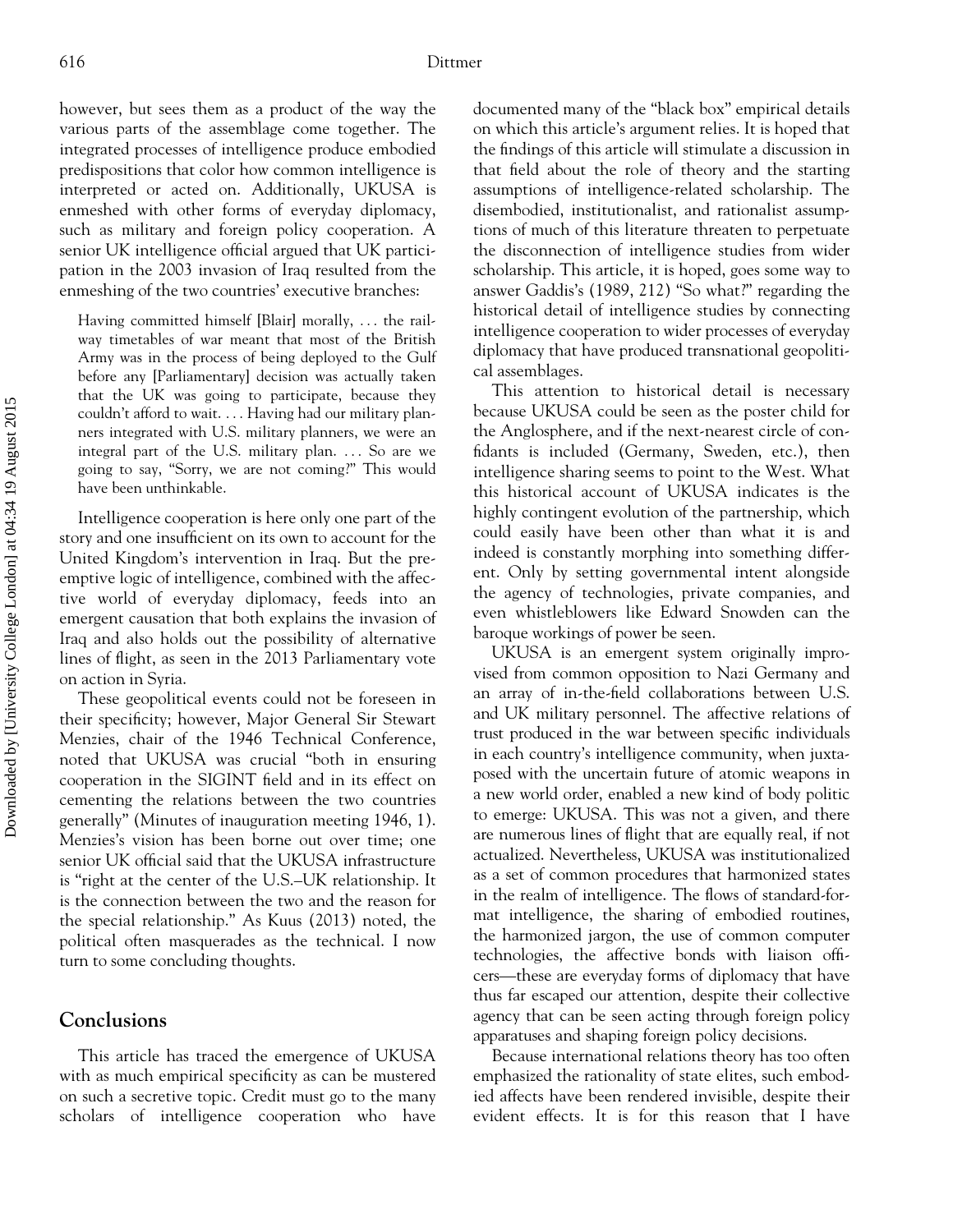described affect as the poltergeist of international affairs, rearranging the room when nobody is looking (or willing to see). Attempts to explain away the ghost in the system via civilizational thinking take the microscaled complexity of overlapping harmonized practices, material flows, and affective relations, in which individual first- and second-order bodies politic are multiply enmeshed, and reduces them to a crude macroscaled singularity—culture. Therefore, further study of this topic is crucial—not only for working out the empirical details of the innumerable everyday diplomacies yet to be investigated but also because such empirical work is needed as part of a political project that undercuts simplistic and reductionist accounts of geopolitics and replaces them with better ones. The literature in critical geopolitics has been consistently excellent in deconstructing civilizational discourses (e.g., Bassin 2007) but rather less excellent in offering a constructive account for what appears commonsensical to many observers. This article has attempted to do just that.

There are everyday diplomacies beyond intelligence collaboration, such as equipment standardization and interoperability in NATO (and beyond) and international arrest warrants (and subsequent extradition of bodies). These everyday diplomacies not only enact the states in whose name they are done, but they also produce uneven geographies of affective intensity and flow. These uneven geographies enable systems to self-organize over time, becoming anew and enacting a collective agency that shapes the cognitive sense-making of the bodies politic enrolled in them. A whole world of everyday diplomacies awaits careful examination.

## Acknowledgments

Thanks are due to Veit Bachmann, Natalie Koch, Karen Culcasi, and audiences at the University of Glasgow, Uppsala University, the 2014 Political Geography Pre-Conference, and the Association of American Geographers Annual Meeting for their comments on draft versions of this article. All flaws remain my own.

# Funding

This research was funded by the Arts and Humanities Research Council (AH/K008110/1).

#### References

- Adey, P., and B. Anderson. 2012. Anticipating emergencies: Technologies of preparedness and the matter of security. Security Dialogue 43 (2): 99-117.
- An agreement between the U.S. Army and British GC&CS concerning cooperation in matters relating to communications intelligence. 23 June 1943. [https://www.nsa.](https://www.nsa.gov/public_info/_files/ukusa/comms_int_23jun43.pdf) [gov/public\\_info/\\_files/ukusa/comms\\_int\\_23jun43.pdf](https://www.nsa.gov/public_info/_files/ukusa/comms_int_23jun43.pdf) [\(last accessed 26 February 2015\).](https://www.nsa.gov/public_info/_files/ukusa/comms_int_23jun43.pdf)
- Ahmed, S. 2004. Affective economies. Social Text 22 (2): 117–39.
- Aid, M. 2009. The secret sentry: The untold history of the National Security Agency. London: Bloomsbury.
- Aldrich, R. 2002. "Grow your own": Cold war intelligence and history supermarkets. Intelligence and National Security 17 (1): 135–52.
	- -. 2004. Transatlantic intelligence and security cooperation. International Affairs 80 (4): 731–53.
- -. 2010. GCHQ. New York: Harper.
- Andrew, C. 1989. The growth of the Australian intelligence community and the Anglo-American connection. Intelligence and National Security 4 (2): 213–56.
- Appendix to British-U.S. C.I. Agreement. 5 February 1946. HW 80/3 of The National Archives (UK).
- Appendix A to British-U.S. C.I. Agreement. 26 February 1946. HW 80/3 of The National Archives (UK).
- Appendix B: Principles of security and dissemination. 19 March 1953. HW 80/10 of The National Archives (UK).
- Appendix G: Liaison and channels for exchange. 26 February 1946. HW 80/3 of The National Archives (UK).
- Appendix H: Communications. 19 March 1953. HW 80/10 of The National Archives (UK).
- Armstrong, D. 1998. Globalization and the social state. Review of International Studies 24 (4): 461–478.
- Barnes, T. 2006. Geographical intelligence: American geographers and research and analysis in the Office of Strategic Services 1941–1945. Journal of Historical Geography 32 (1): 149–68.
- Barry, A. 2001. Political machines: Governing a technological society. London: Bloomsbury.
- Bassin, M. 2007. Civilizations and their discontents: Political geography and geopolitics in the Huntington thesis. Geopolitics 12 (3): 351–74.
- Bennett, J. 2004. Anglosphere: The future of the English-speaking nations in the Internet era. Lanham, MD: Rowman and Littlefield.
- Campbell, D., C. Milmo, K. Sengupta, N. Morris, and T. Patterson. 2013. Revealed: Britain's "secret listening post in the heart of Berlin." The Independent 5 November. [http://www.independent.co.uk/news/uk/](http://www.independent.co.uk/news/uk/home-news/revealed-britains-secret-listening-post-in-the-heart-of-berlin-8921548.html) [home-news/revealed-britains-secret-listening-post-in](http://www.independent.co.uk/news/uk/home-news/revealed-britains-secret-listening-post-in-the-heart-of-berlin-8921548.html)[the-heart-of-berlin-8921548.html \(last accessed 26](http://www.independent.co.uk/news/uk/home-news/revealed-britains-secret-listening-post-in-the-heart-of-berlin-8921548.html) [February 2015\).](http://www.independent.co.uk/news/uk/home-news/revealed-britains-secret-listening-post-in-the-heart-of-berlin-8921548.html)
- Clough, C. 2004. Quid pro quo: The challenges of international strategic intelligence cooperation. International Journal of Intelligence and Counterintelligence 17 (4): 601–13.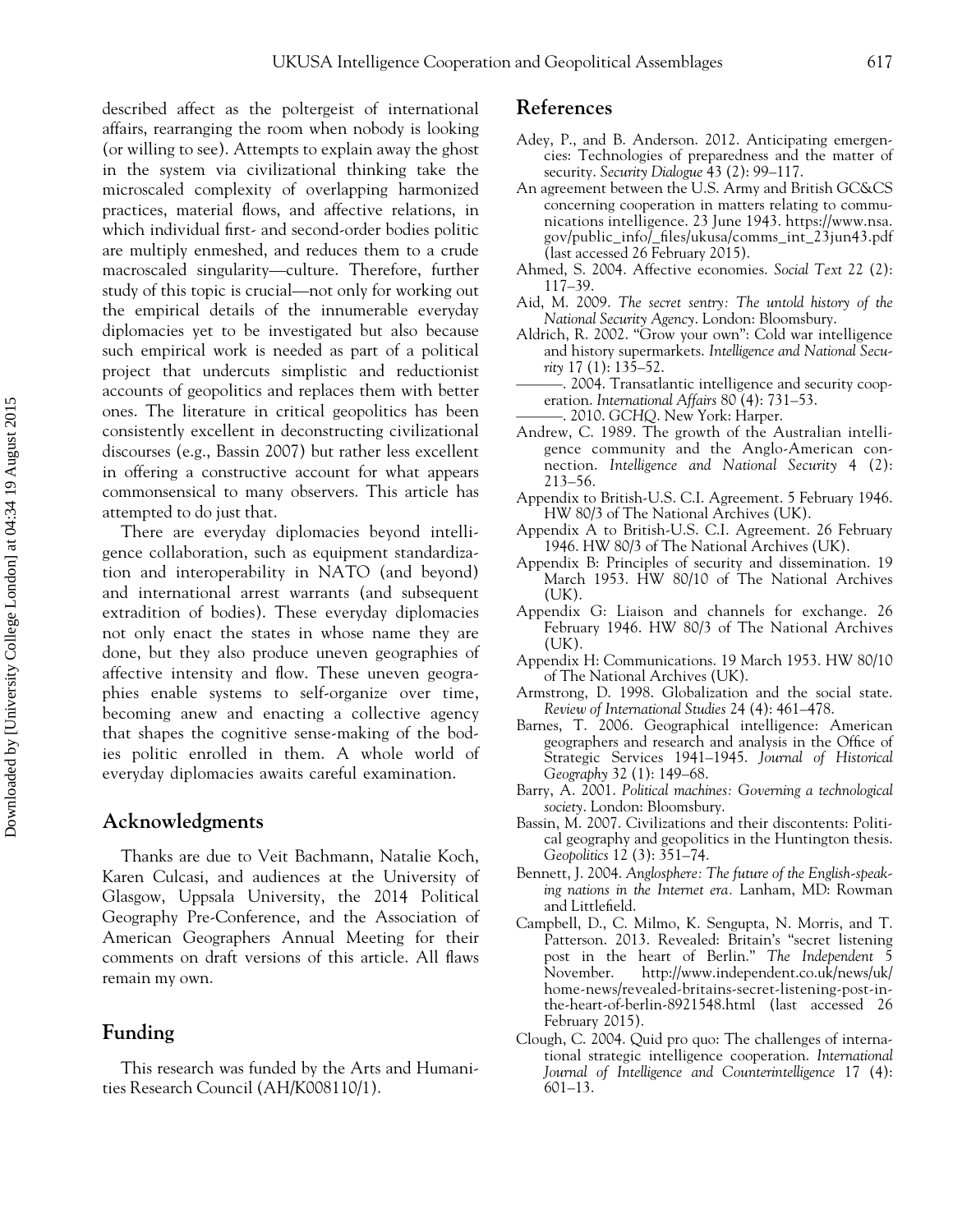- Clout, H., and C. Gosme. 2003. The naval intelligence handbooks: A monument in geographical writing. Progress in Human Geography 27 (2): 153–73.
- Colls, R. 2012. Feminism, bodily difference and non-representational geographies. Transactions of the Institute of British Geographers 37 (3): 430–45.
- Communications intelligence. 8 February 1946. [https://www.](https://www.nsa.gov/public_info/_files/ukusa/comms_int_8feb46.pdf) [nsa.gov/public\\_info/\\_files/ukusa/comms\\_int\\_8feb46.pdf](https://www.nsa.gov/public_info/_files/ukusa/comms_int_8feb46.pdf) [\(last accessed 26 February 2015\).](https://www.nsa.gov/public_info/_files/ukusa/comms_int_8feb46.pdf)
- Connolly, W. 2002. Neuropolitics: Thinking, culture, speed. Minneapolis: University of Minnesota Press.
- Conquest. R. 1999. Towards an English-speaking union. The National Interest 57:64–70.
- Cooke, C. and Adm. King. 4 June 1945. HN00025 of National Security Archive, George Washington University Libraries.
- Crampton, J., S. Roberts, and A. Poorthuis. 2014. The new political economy of geographical intelligence. Annals of the Association of American Geographers 104 (1): 196–214.
- DeLanda, M. 2006. A new philosophy of society: Assemblage theory and social complexity. London: Continuum.
- Denfeld, L. to CINCPAC. 4 March 1947. CI00211 of National Security Archive, George Washington University Libraries.
- Dittmer, J. 2014. Geopolitical assemblages and complexity. Progress in Human Geography 38 (3): 385–401.
- Dittmer, J., and K. Dodds. 2008. Popular geopolitics past and future: Fandom, identities and audiences. Geopolitics 13 (3): 437–57.
- Dowler, L., and J. Sharp. 2001. A feminist geopolitics? Space and Polity 5 (3): 165–76.
- Dumbrell, J. 2006. Working with allies: The United States, the United Kingdom, and the War on Terror. Politics & Policy 34 (2): 452–72.
	- ———. 2009. The US–UK special relationship: Taking the 21st-century temperature. The British Journal of Politics and International Relations 11 (1): 64–78.
- Draft British–U.S. Communication Intelligence Agreement. 1 November 1945. [https://www.nsa.gov/publi](https://www.nsa.gov/public_info/_files/ukusa/draft_agrmt_1nov45.pdf) [c\\_info/\\_files/ukusa/draft\\_agrmt\\_1nov45.pdf \(last](https://www.nsa.gov/public_info/_files/ukusa/draft_agrmt_1nov45.pdf) [accessed 26 February 2015\).](https://www.nsa.gov/public_info/_files/ukusa/draft_agrmt_1nov45.pdf)
- Early papers concerning the UKUSA agreement 1940– 1944. n.d. [https://www.nsa.gov/public\\_info/\\_files/](https://www.nsa.gov/public_info/_files/ukusa/early_papers_1940-1944.pdf) [ukusa/early\\_papers\\_1940-1944.pdf \(last accessed 26](https://www.nsa.gov/public_info/_files/ukusa/early_papers_1940-1944.pdf) [February 2015\).](https://www.nsa.gov/public_info/_files/ukusa/early_papers_1940-1944.pdf)
- Enclosure A: Draft agreement proposed by ANCIB-ANCICC. 24 October 1945. HW 80/1 of The National Archives (UK).
- Gaddis, J. L. 1989. Intelligence, espionage, and Cold War origins. Diplomatic History 13 (2): 191–212.
- George, L. and S. I. Chief, 16 April 1946. CI00096 of National Security Archive, George Washington University Libraries.
- Greenwald, G. 2014. No place to hide: Edward Snowden, the NSA and the surveillance state. London: Hamish Hamilton.
- Gress, D. 1998. From Plato to NATO: The idea of the West and its opponents. New York: Free Press.
- Hager, N. 1996. Secret power—New Zealand's role in the international spy network. Nelson, New Zealand: Craig Potton.
- Harker, C. 2011. Geopolitics and family in Palestine. Geoforum 42 (3): 306–15.
- Heffernan, M. 1996. Geography, cartography and military intelligence: The Royal Geographical Society and the First World War. Transactions of the Institute of British Geographers 21 (3): 504–33.
- . 2000. Professor Penck's bluff: Geography, espionage and hysteria in World War I. Scottish Geographical Journal 116 (4): 267–82.
- Hill, K. 2013. Blueprints of NSA's ridiculously expensive data center in Utah suggest it holds less info than thought. Forbes.[http://www.forbes.com/sites/kashmir](http://www.forbes.com/sites/kashmirhill/2013/07/24/blueprints-of-nsa-data-center-in-utah-suggest-its-storage-capacity-is-less-impressive-than-thought/) [hill/2013/07/24/blueprints-of-nsa-data-center-in-utah](http://www.forbes.com/sites/kashmirhill/2013/07/24/blueprints-of-nsa-data-center-in-utah-suggest-its-storage-capacity-is-less-impressive-than-thought/)[suggest-its-storage-capacity-is-less-impressive-than](http://www.forbes.com/sites/kashmirhill/2013/07/24/blueprints-of-nsa-data-center-in-utah-suggest-its-storage-capacity-is-less-impressive-than-thought/)[thought/ \(last accessed 28 July 2014\).](http://www.forbes.com/sites/kashmirhill/2013/07/24/blueprints-of-nsa-data-center-in-utah-suggest-its-storage-capacity-is-less-impressive-than-thought/)
- Hugill, P. 1993. World trade since 1431. Baltimore: Johns Hopkins University Press.
- Huntington, S. 1996. The clash of civilizations and the remaking of world order. New York: Simon and Schuster.
- Hyndman, J. 2004. Mind the gap: Bridging feminist and political geography through geopolitics. Political Geography 23 (3): 307–22.
- Jackson, P. T. 1999. "Civilization" on trial. Millennium: Journal of International Studies 28 (1): 141–53.
- Jeffrey, A. 2013. The improvised state: Sovereignty, performance and agency in Dayton Bosnia. Chichester, UK: Wiley-Blackwell.
- Kaplan, R. 2012. The revenge of geography: What the map tells us about coming conflicts and the battle against fate. New York: Random House.
- Keefe, P. R. 2006. Chatter: Uncovering the ECHELON surveillance network and the secret world of global eavesdropping. New York: Random House.
- Kuus, M. 2010. Europe and the Baroque. Environment and Planning D: Society and Space 28 (3): 381–87.
- 2013. Geopolitics and expertise: Knowledge and authority in European diplomacy. Chichester, UK: Wiley-Blackwell.
- Lander, S. 2004. International intelligence cooperation: An inside perspective. Cambridge Review of International Affairs 17 (3): 481–93.
- Lefebvre, S. 2003. The difficulties and dilemmas of international intelligence cooperation. International Journal of Intelligence and Counterintelligence 16 (4): 527–42.
- Marshall, G., and E. King to Secretaries of State, War, and Navy. 1 September 1945. HN00066 of National Security Archive, George Washington University Libraries.
- McConnell, F. 2009. De facto, displaced, tacit: The sovereign articulations of the Tibetan government-in-exile. Political Geography 28 (6): 343–52.
- McFarlane, C. 2011. On context: Assemblage, political economy and structure. City 15 (3–4): 375–88.
- Megoran, N. 2010. Neoclassical geopolitics. Political Geography 29 (4): 187–89.
- Memorandum on Post-War Plans for Intelligence and Counter-Intelligence. 3 November 1945. HN00105 of National Security Archive, George Washington University Libraries.
- Minutes of inauguration meeting of U.S.–British Signal Intelligence technical conference. 11 March 1946. HW 80/5 of The National Archives (UK).
- Minutes of the sixteenth meeting of the Army–Navy Cryptanalytic Research and Development Committee. 17 October 1945. HN00099 of National Security Archive, George Washington University Libraries.